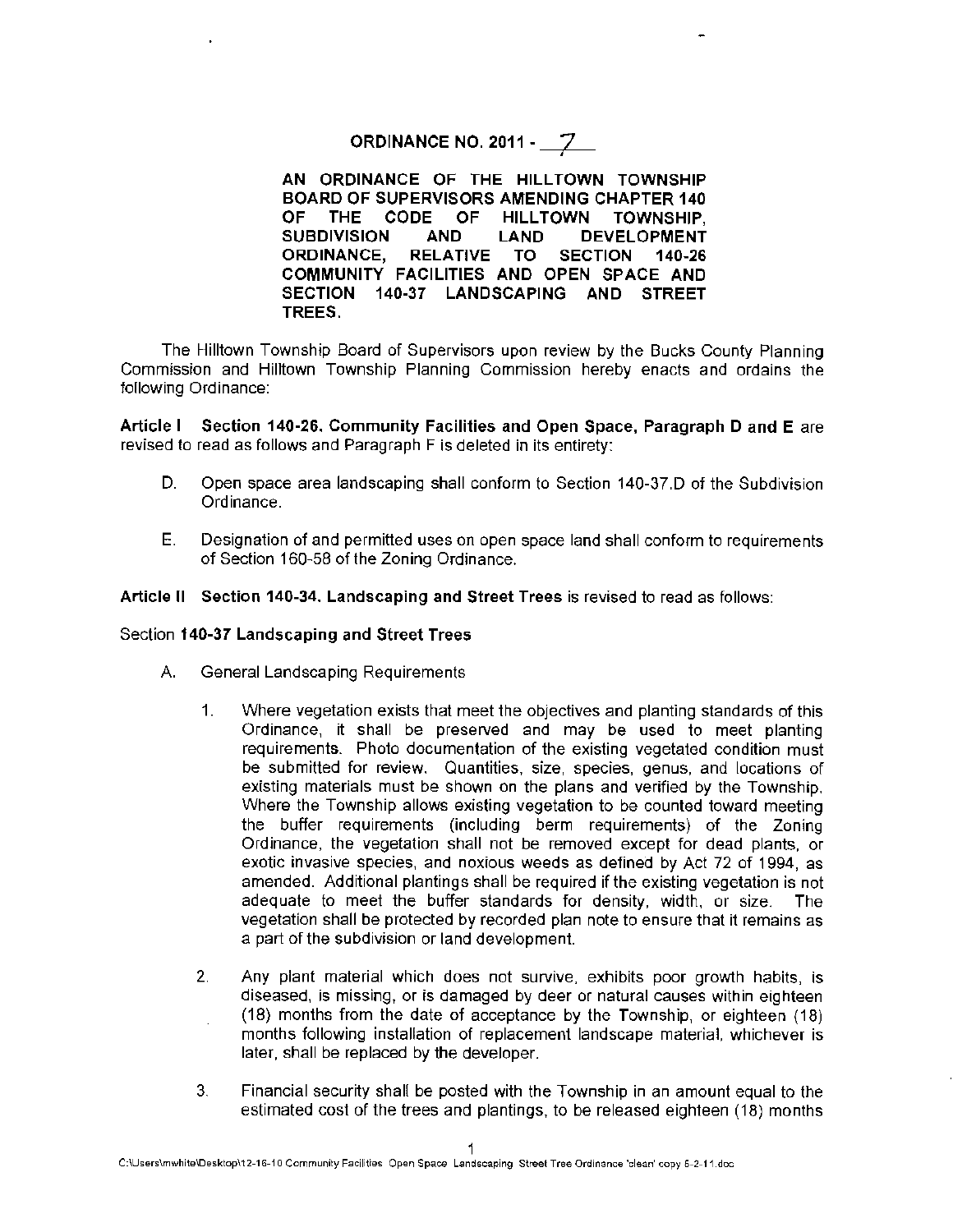from Township acceptance of the installation or installation of replacement trees pursuant to Section 140-37.A.2. above.

- 4. Prior to acceptance of street tree installation/replacement and prior to acceptance of the eighteen (18) month maintenance period, all street trees must be pruned to provide a clear zone of seven (7) feet above the sidewalk (if existing) and curb. Tree branches shall be pruned in accordance with the standards of the Tree Care Industry Association (formerly the National Arborist Association).
- 5. All plant material shall be protected from deer damage. Any material damaged by deer prior to Township acceptance and/or completion of a maintenance period must be replaced by the developer.
- B. Plant Material Specifications
	- 1. Names of plants shall agree with the nomenclature of Standard Plant Names, as adopted by the American Joint Committee on Horticulture Nomenclature, 1942 edition, as amended; size and grading standards shall conform to those specified by the American Association of Nurserymen in the latest edition of the USDA Standards for Nursery Stock. No substitutions shall be permitted except by written permission of the Township.
	- 2. Quality. All plants shall be typical of their species or variety and shall have normal, well-developed branches and vigorous fibrous root systems. All plants shall be nursery-grown unless otherwise stated and shall have been growing under the same climate conditions as Hilltown Towns hip for at least two years prior to the date of planting. Written verification of nursery/location shall be provided to the Township for approval prior to installation. All plants which are found unsuitable in growth or condition or which are not true to name shall be removed and replaced with acceptable plants. No plants with trunk damage or scarring shall be installed. All nursery installed trunk wrapping must be removed at the time of installation to permit inspection of the trunk condition.
	- 3. Preparation of Plants. All precautions customary in good trade practice shall be taken in preparing plants for moving. All balled and burlapped plants shall be dug to meet or exceed the USDA Standards for Nursery Stock.
	- 4. Delivery. Plants shall be packed, transported, and handled with the utmost care to ensure adequate protection against injury.
	- 5. Pruning Each plant shall be pruned to preserve the natural character of the plant in a manner appropriate to the particular requirements. Branches should be thinned by approximately twenty-five (25) percent by removal of crossing, damaged, or competing limbs back to the major crotch. The leader is to be left intact. Pruning shall comply with ANSI A300 Tree Pruning Best Management Practices (Revised 2008).
	- 6. Plant Material Trees shall be nursery grown stock of specimen quality. They shall be of symmetrical growth or typical of the variety and supplied from sources in the same hardiness zone as Hilltown Township, and free of insect or disease problems.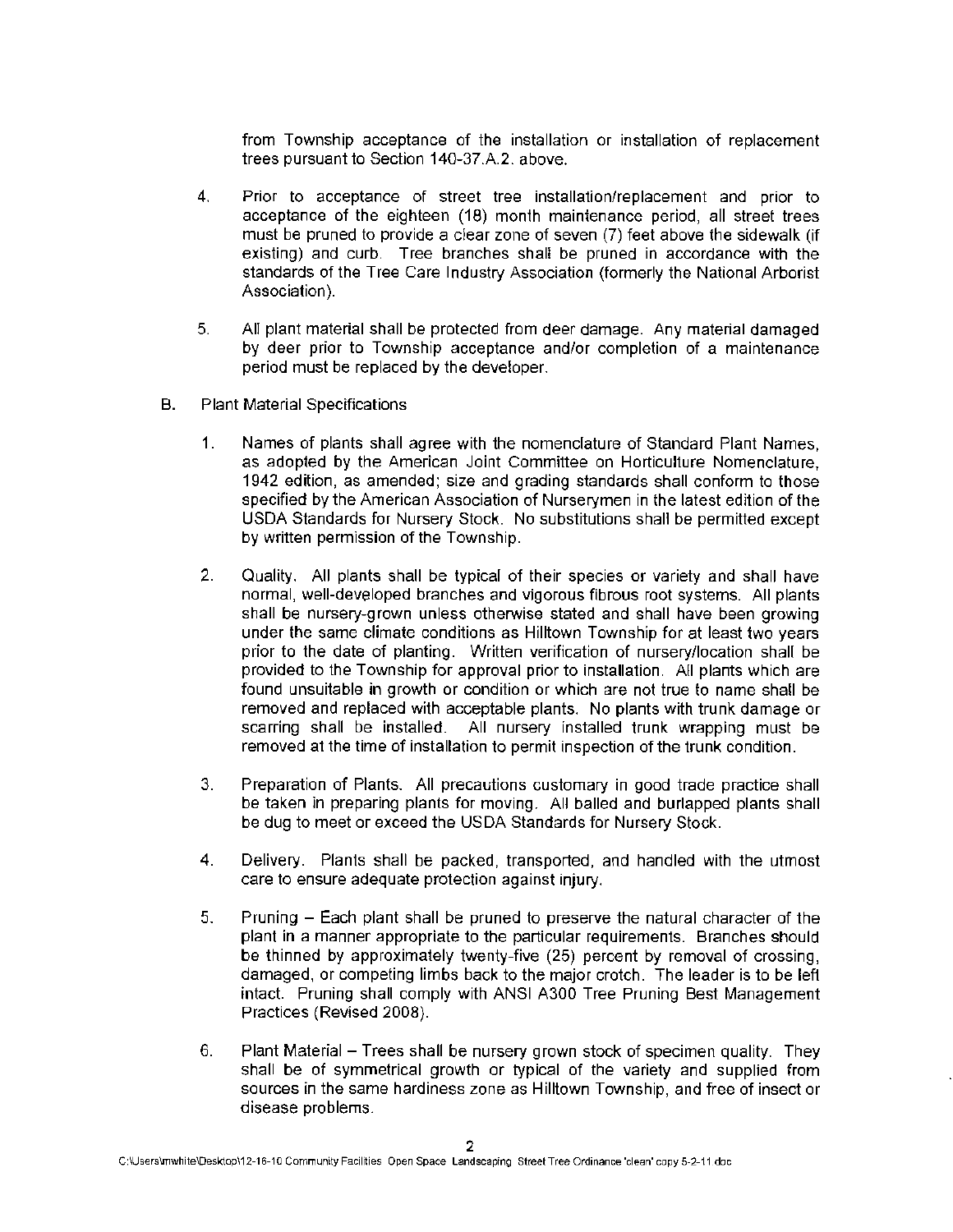- 7. Required plant material shall meet the genus, species, and minimum size requirements as specified in the Township's Plant List contained in Appendix KH of this Ordinance.
- 8. Installation.
	- (a) All street trees and buffer trees to be installed shall be balled with untreated burlap in accordance with American Association of Nurserymen Standards. The ball depth shall be not less than 60 percent of the ball diameter, and in all cases, contain the maximum of the fibrous roots of the tree. The following standards shall apply:

| Caliper                      | Minimum Ball Diameter |
|------------------------------|-----------------------|
| 2 to 21/ <sub>2</sub> inches | 28 inches             |
| $3$ to $3\frac{1}{2}$ inches | 32 inches             |
| $3\frac{1}{2}$ to 4 inches   | 36 inches             |
| 4 to 5 inches                | 44 inches             |
| 5 to 6 inches                | 54 inches             |

- (b) Excavated plant pits shall be a minimum two (2) feet wider than the ball size.
- (c) Backfill mix for the excavated plant pit area shall be composed of topsoil, compost, or other recommended material.
- (d) Trees shall be supported in accordance with American National Standards (ANSI) A 300 requirements. Tree guying shall be removed one (1) year after planting.
- (e) If used, tree wrapping paper shall not be installed prior to delivery to the project site. All tree wrapping material shall be removed one (1) year after planting.
- (f) All plantings shall be mulched to a depth of three (3) inches in a six (6) feet diameter ring around the base of each tree or continuous beds if trees or shrubs are less than six (6} feet apart.
- C. Street Landscaping
	- 1. Trees within the right-of-way of a Township street shall not be removed without Township approval except removal of trees within the clear sight triangle, removal of invasive species, diseased trees, and dead trees, or removal of trees determined by the Township to be in poor health.
	- 2. Street trees shall be planted along all existing and proposed streets within any land development or major subdivision where suitable street trees do not exist. Street trees shall not be required for a minor subdivision. Trees shall not be planted opposite each other but shall alternate.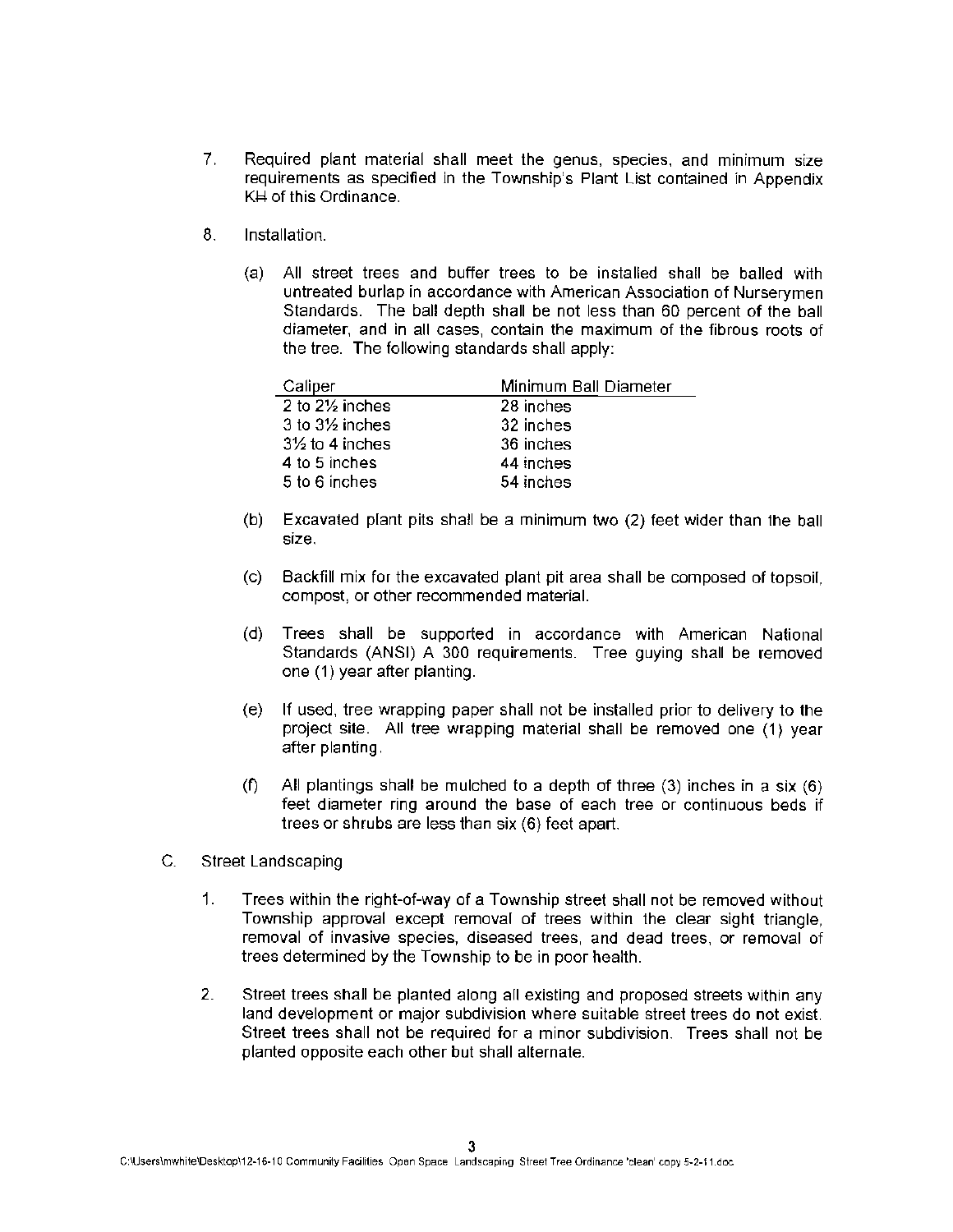- 3. Street trees shall be planted within the street right-of-way except where the Township agrees suitable trees are already in place. (Refer Appendix  $A -$ Typical Roadway Half Section.) ·
- 4. Street trees shall be selected and coordinated to provide adequate separation from overhead and underground utilities. (Refer Appendix K) A note shall be included on all subdivision and land development plans indicating that prior to installation of street trees, tree location and species will be reviewed by the Town ship relative to the location of installed utilities. If a potential conflict is determined by the Township, tree locations and species must be revised.
- 5. Street trees shall be selected to create uniformity and cohesiveness within a development, limiting the number of varieties of trees, and installing trees that have similar growth and shape patterns.
- 6. "Medium to large" street trees shall be planted at intervals of not more than forty (40) feet "Small" street trees shall be planted at intervals not to exceed thirty (30) feet. {Refer Appendix K)
- 7. Street trees shall meet the following standards:
	- (a) At the time of planting, medium to large street trees shall have a trunk diameter of not less than three (3) inches measured six (6) inches above grade; small street trees shall have a trunk diameter of not less than two and one half (2.5) inches measured six (6) inches above grade.
	- (b) Branching Height The height of branching shall bear a relationship to the size, species, and location of the tree. Trees selected for street tree use between curb and sidewalk shall have a minimum clearance height of seven (7) feet above grade before branching begins.
- D. Landscaping of Parking Areas

Any subdivision or land development application that includes an off-street parking facility shall propose landscaping of all such facilities. An off-street parking facility includes the designated parking areas and any appurtenant surfaced areas upon which a vehicle is designed to maneuver, including, but not limited to, all parking stalls, loading areas, driveways, and areas for maneuvering. Every off-street parking facility shall be landscaped so that fifty (50) percent of each facility will be shaded with trees based upon the anticipated tree crowns at maturity. Development of such canopy shall be in accordance with the following:

1. The amount of facility that will be shaded at maturity shall be determined by using the appropriate percentage of the crown based upon whether the tree is a medium to large tree or small tree as included within the Deciduous Tree List (Refer Appendix K of this Ordinance}, and on their location relative to the parking facility. A thirty-five (35) feet diameter crown shall be utilized for trees included on the Medium to Large Deciduous Tree List; a twenty (20) feet diameter crown shall be utilized for trees included on the Small Tree Deciduous List.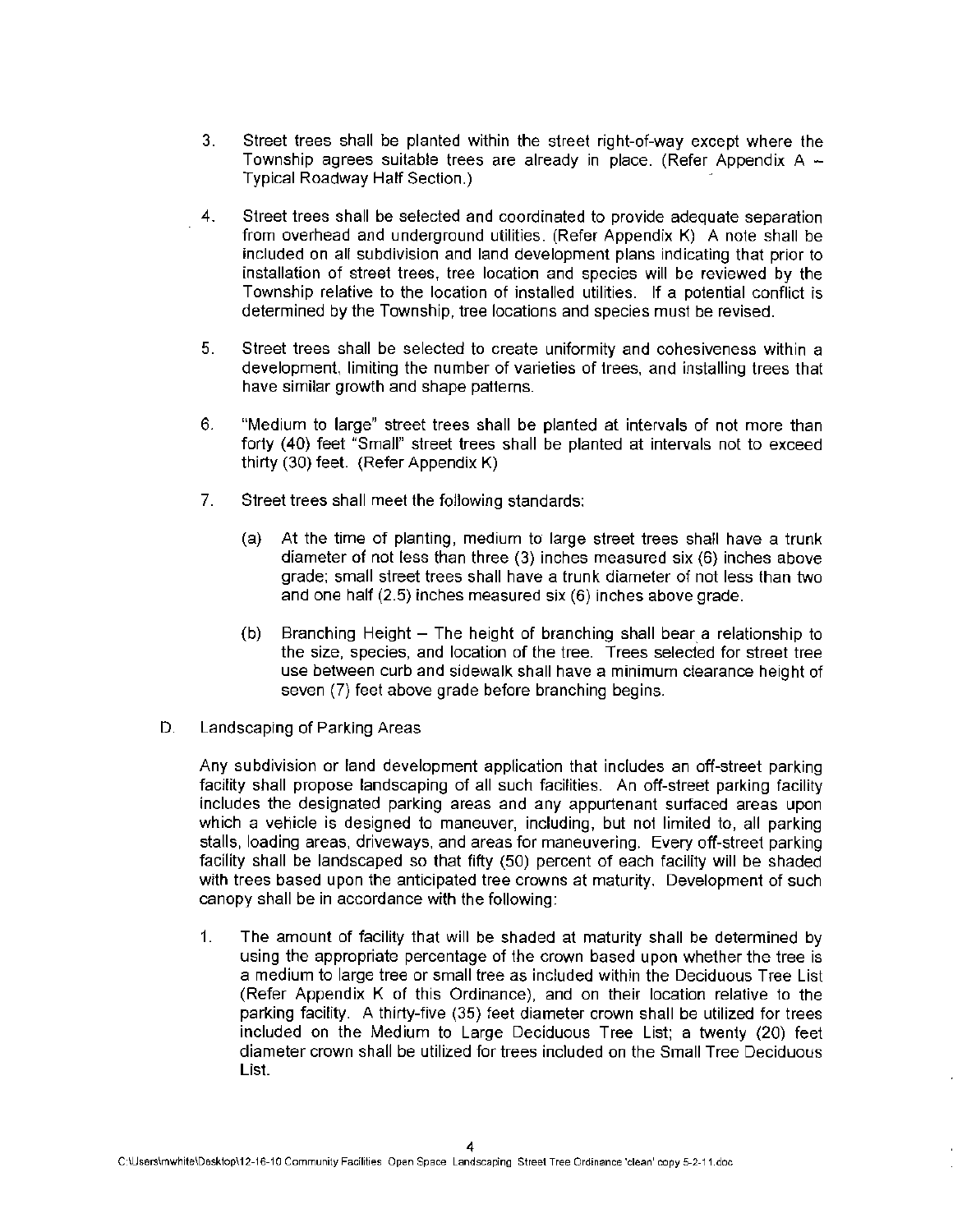- 2. Trees not included on the ·Medium to Large Deciduous Tree List or Small Deciduous Tree List may be used as parking lot shade trees, if approved by the Township. No one species shall comprise more than twenty five (25) percent of the total number of parking lot trees.
- 3. Trees (existing trees to be preserved and proposed trees) shall receive twentyfive (25) percent, fifty (50) percent, seventy-five (75) percent, or one hundred (100} percent shading credit based upon their location relative to the parking area. Areas where canopies overlap shall not be counted twice. Where the actual tree crown based upon species/location is less than one of the established percentage increments, the credit shall be "rounded" down to the next increment. (For example: If a crown will result in a large tree having an 800 SF of shading, the shading credit is reduced to seventy-five (75) percent (722 SF} based upon the shading credit chart). If the site has two (2) or more separate parking areas, the amount of shading shall be calculated separately for each facility. Refer Appendix C.

| Shading Credit Chart      |        |        |        |        |  |
|---------------------------|--------|--------|--------|--------|--|
| 100%<br>75%<br>25%<br>50% |        |        |        |        |  |
| Medium to Large Tree      | 962 SF | 722 SF | 481 SF | 240 SF |  |
| Small Tree                | 314 SF | 236 SF | 157 SF | 79 SF  |  |

## **S** ha **d"** mg **C** re **d" 1t Ch art**

- 4. A Parking Facilities Shading Plan shall be submitted with any subdivision or land development application including an off-street parking facility. The plan shall clearly show (graphically) all surfaced areas included in the calculation of the amount of the facility to be shaded. Trees shall be drawn to scale representing the canopy size at maturity as listed in the Deciduous Tree List.
	- (a) The shading plan shall also include a table identifying the quantity and type of trees used; the percentage of shade credited to each; and their corresponding canopy size.
	- (b) All off-street parking facilities shall be indicated on the shading plan, and the total area calculated shall be noted in the shade calculation table. Surfaced areas for automobile dealerships, lumber yards, and similar facilities as determined by the Township that are used for display, sales, service, and vehicle storage may be relieved of fifty (50} percent shading requirement as follows:
		- (1) The Township may accept a fee-in-lieu-of the fifty (50) percent shading requirement,
		- (2) The Township may accept an applicant's offer to plant the required number/size of trees on riparian areas that may or may not be owned by the Township, or other Township owned property as designated by the Township. Where trees are to be planted on privately owned land, a conservation easement must be recorded at the Bucks County Courthouse, in a manner acceptable to the Township, to guarantee preservation of the plant material.
	- (c) Sample Shade Calculation Table: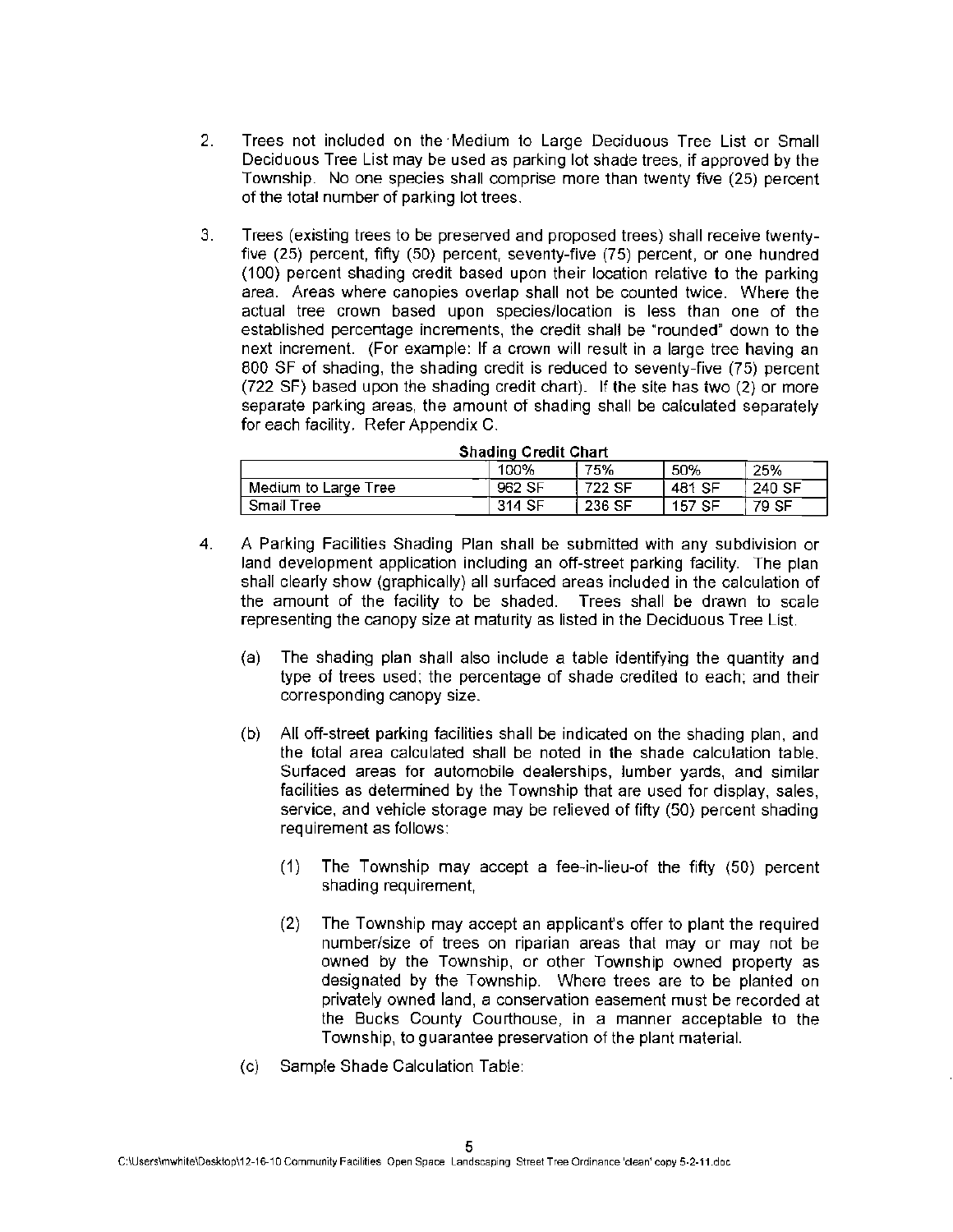| Tree<br>Label             | Botanical Name/<br>Common Name | 100%<br>Shading<br>Credit<br>(SF) | 75%<br>Shading<br>Credit<br>(SF) | 50%<br>Shading<br>Credit<br>(SF) | 25%<br>Shading<br>Credit<br>(SF) | Total<br>Credit<br>(SF) |  |
|---------------------------|--------------------------------|-----------------------------------|----------------------------------|----------------------------------|----------------------------------|-------------------------|--|
| T1                        |                                |                                   |                                  |                                  |                                  |                         |  |
| T <sub>2</sub>            |                                |                                   |                                  |                                  |                                  |                         |  |
| T <sub>3</sub>            |                                |                                   |                                  |                                  |                                  |                         |  |
|                           |                                |                                   |                                  |                                  |                                  |                         |  |
| <b>Total Tree Shade</b>   |                                |                                   |                                  |                                  |                                  |                         |  |
| <b>Total Paved Area</b>   |                                |                                   |                                  |                                  |                                  |                         |  |
| Percent of Shade Coverage |                                |                                   |                                  |                                  |                                  |                         |  |

- 5. A minimum six (6) feet by six (6) feet planting area shall be provided for each tree planted in a tree well or planter strip. A minimum four (4) feet by eight (8) feet planting area shall be provided for each tree planted in an island planter. Planter dimensions are measured from the interior side of the curb or other impervious surface. Centerline of trees must be planted at a minimum twentyfour (24) inches from the face of curb or other impervious surface (where curb is not utilized). A two (2) feet overhang for vehicles into the planter area is allowed as long as trees are installed a minimum of four (4) feet from the edge of the parking area.
- 6. Planting areas shall contain soil, shrubs, and/or living groundcover with two (2) inches of natural bark or root mulch. Dyed mulch may not be utilized. Interlocking pavers and decomposed granite may also be utilized in heavily used areas.
- 7. Proper planting is essential to achieve the best growth of the tree. This includes, but is not limited to: tree handling, tree spacing, tree well size, soil composition, irrigation, and maintenance. The entire tree planting area (tree well, island or strip) shall be excavated to a depth of three (3) feet. The planter area shall be backfilled with native soil and necessary amendment prior to tree planting. All planting areas shall have a minimum of twelve (12) inches, of topsoil.
- 8. All plantings shall be able to survive soot, gas fumes and salt. Trees which have low growing branches, gum or moisture which may drop on vehicles; or blossoms, thorns, seeds or pods which may clog drainage facilities, shall not be installed adjacent to streets, parking lots, sidewalks, pedestrian paths, and drainage facilities.
- E. Open Space Plantings.
	- 1. The applicant shall provide a method of physically delineating open space areas from private lots. Such methods shall include shrubs, trees, markers, fencing, or other methods acceptable to the Township. Trees. shrubs, markers, or fencing shall be placed on the open space at its boundary. Where hedge plant material is provided as screening or a barrier between private lots and open space, additional markers or plant material for delineation are not necessary.
	- 2. A plan for control of noxious weeds, as defined by the Noxious Weed Control Law (Act 72 of 1994, as amended}, shall be submitted for approval by the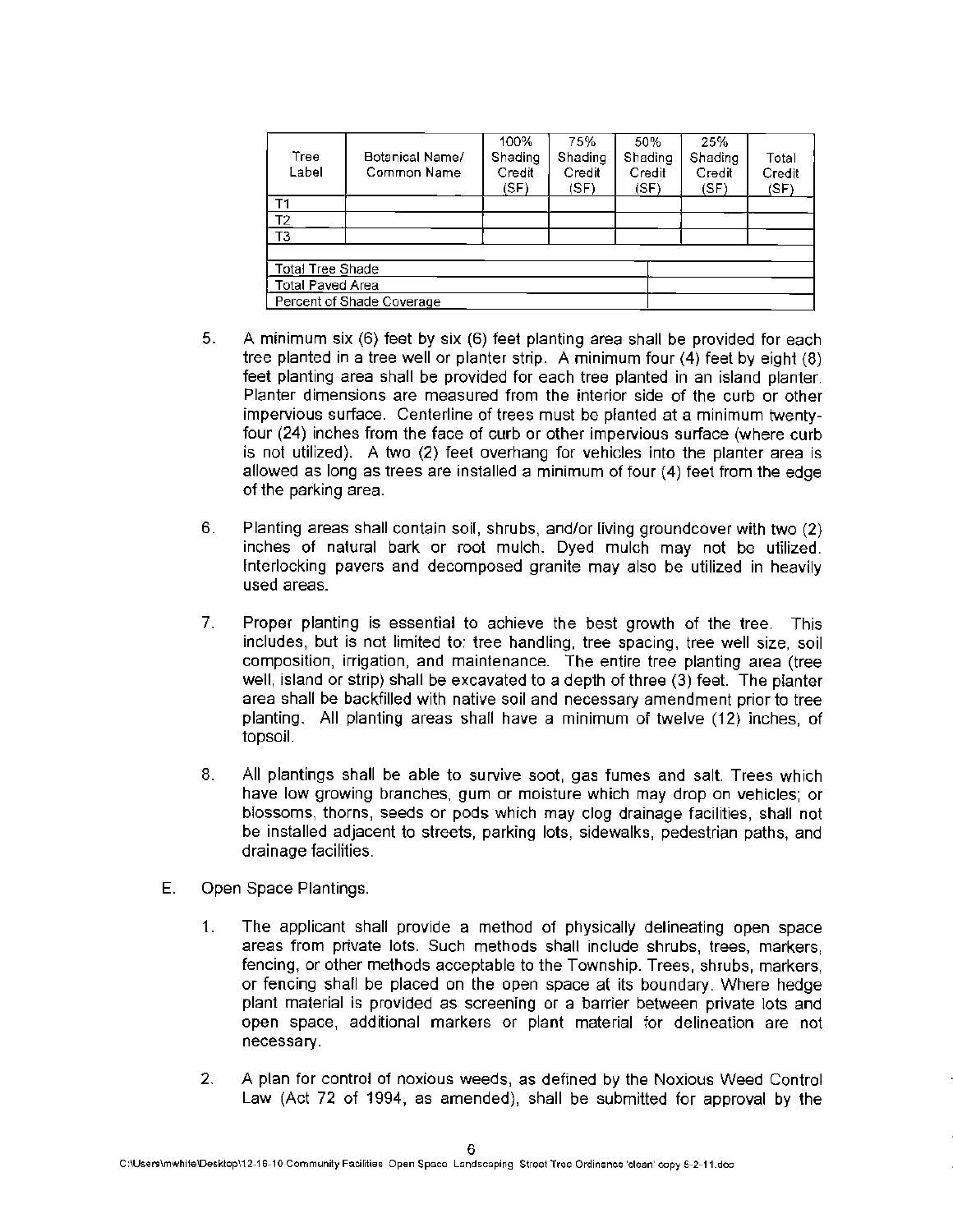Township for all open space areas. The control plan may include periodic cutting, grubbing, foliar spray, basal bark herbicide application, soil application, or a combination of methods. Control plan shall be determined based upon the extent of infestation, quality of native vegetation, existing natural resources (floodplains, wetlands, steep slopes), natural habitat disturbance, etc. Noxious weeds include, but are not limited to, the following:

- (a) Cannabis sativa, commonly known as marijuana.
- (b) The Lythrum salicaria complex: Any nonnative Lythrum including, Lythrum salicaria and Lythrum virgatum, their cultivars and any combination thereof.
- (c) Cirsium arvense, commonly known as Canadian thistle.
- (d) Rosa multiflora, commonly known as Multiflora rose.
- (e) Sorghum halepense, commonly known as Johnson grass.
- (f) Carduus nutans, commonly known as musk thistle.
- (g) Cirsium vulgare, commoly known as bull thistle.
- (h) Datura stramonium, commonly known as jimson weed.
- (i) Polygonum perfoliatum, commonly known as mile-a-minute.
- (j) Puerria lobata, commonly known as kudzuvine.
- (k) Sorghum bicolor cv. Drummondii, commonly known as shattercane.
- (I) Heracleum mantegazzianum, commonly known as Giant Hogweed.
- (m) Galega officinalis, commonly known as Goatsrue.
- 3. Recreational open space areas not existing as forest or proposed as natural areas (e.g. wetland) shall be established in meadow, turf grass, or lawn; or established as forest. Open space areas to be dedicated to the Town ship and to remain "natural" which are fallow field/meadow, shall be planted with native tree species to establish forest.
	- (a) A planting plan which identifies tree species, genus, size, and spacing; and ground cover/preparation shall be submitted with the preliminary plan application and is subject to approval by the Township.
	- (b) The planting plan shall, at a minimum, provide for the installation of one tree per 100 square feet of reforestation area. Trees shall have a minimum height of two feet at the time of installation. Bare root plants shall be planted between October 15 and December 1. Potted plants shall be planted between March 15 and May 1. Trees shall be fertilized, mulched, and staked and, protected from deer browsing. Species shall be native hardwoods.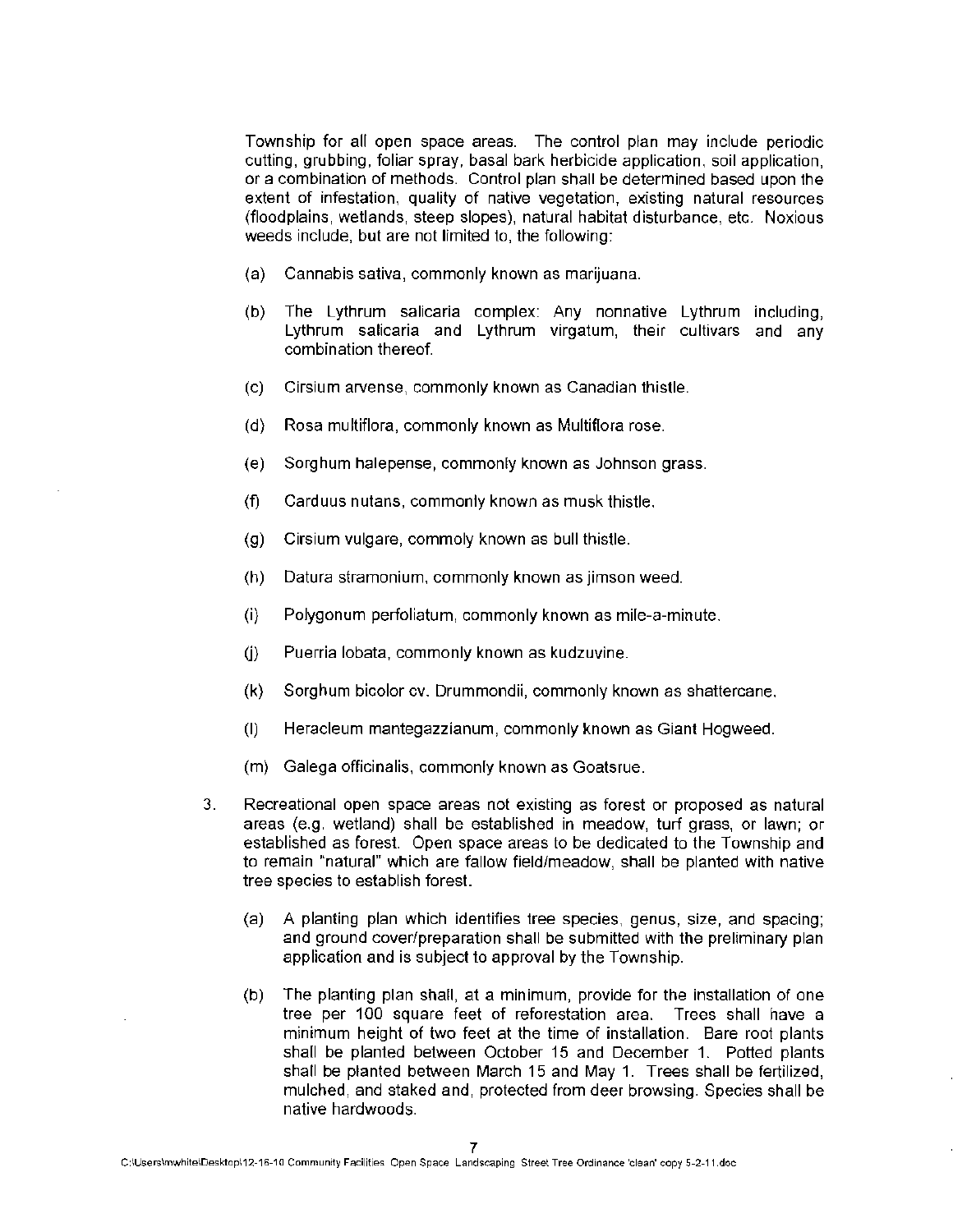- (c) Township-owned open space may be designated and remain in agricultural use pursuant to Zoning Ordinance requirements where permitted by the Board of Supervisors.
- 4. Prior to seeding open space areas, a soil test must be conducted by a soil testing laboratory and the soils amended to achieve pH and NPK (Nitrogen, Phosphorous, and Potash} levels as recommended for the proposed seeding. At time of dedication, all open land areas must have at least 90% cover with appropriate grasses or other species and be free of noxious weeds as defined by the Commonwealth of Pennsylvania.
- 5. Open space reforestation plantings which do not survive, exhibit poor growth habits, are diseased, are missing, or are damaged by deer within five (5) years from the date of acceptance by the Township, shall be replaced in kind by the developer.
- 6. Any plant material which does not survive, exhibits poor growth habits, or is damaged by deer or natural causes within five (5) years following installation, shall be replaced by the developer within six (6} months following notification by the Township.
- 7. Financial security shall be posted with the Township in an amount equal to the estimated cost of the trees and plantings to be released five (5) years from Township acceptance of the installation or reinstallation of replacement trees in accordance with Section 140-34.E.6 above.
- F. Protection of Existing Plant Material:
	- 1. All subdivisions and land developments shall be laid out in such a manner so as to preserve healthy trees and shrubs on the site.
	- 2. No grading, construction activity, or storage of topsoil or materials shall occur within a tree protection zone (TPZ) measured 15 feet from the trunk of a tree to be retained, or the distance from the trunk to the dripline, whichever is greater. No equipment may be driven over this area and no building materials are to be stacked against the trees or within the area of this buffer. Prior to construction, the TPZ shall be delineated by the following methods:
		- (a) The TPZ that is delineated on the site prior to construction shall conform to the approved development plans;
		- (b) All trees scheduled to remain shall be marked; where groups of trees exist, only the trees on the edge need to be marked;
		- (c) A 48 inch high plastic snow fence (tree protection fence) mounted on steel posts, located 8 feet on center, or other delineation approved by the Township, shall be placed along the boundary of the TPZ;
		- (d) When the tree protection fence has been installed, it shall be inspected and approved by the Township prior to clearing and further construction;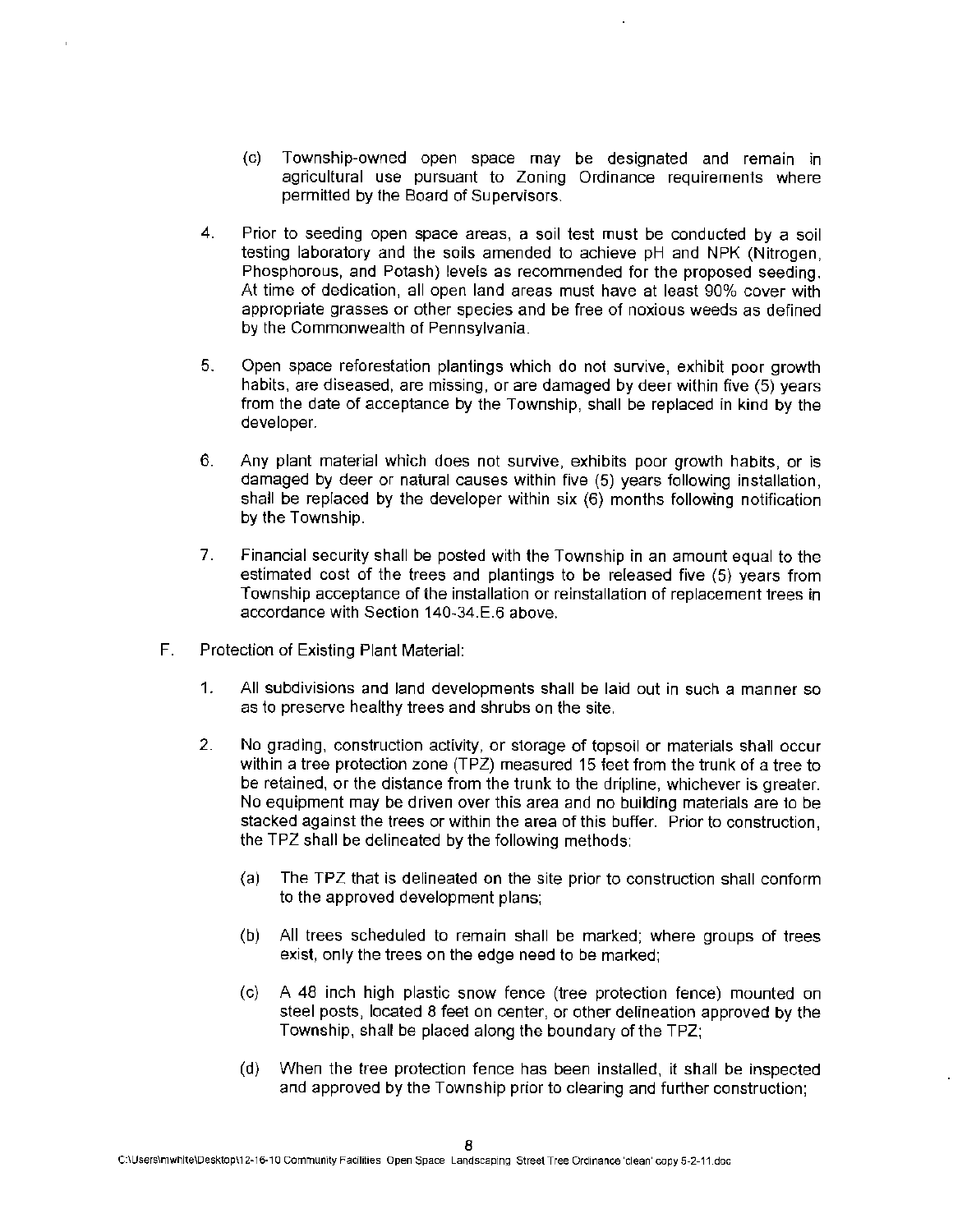- (e) Fencing along the tree protection zone shall be maintained until all work/construction has been completed; any damaged protective fence shall be replaced and repaired immediately;
- (f) Trees being removed shall not be felled, pushed, or pulled into a TPZ or any area where vegetation is to be retained.
- 3. Prior to the commencement of construction on any lot, and as prerequisite for the issuance of a building permit for a building within a major subdivision or land development, the applicant shall mark the tree protection zone boundary with four (4) feet high orange snow fence or three (3) feet high orange super silt fence. On notification that the marking is completed, the Township shall conduct an inspection to ensure that field conditions represent conditions presented on the plan. A reinspection of the site shall occur once notified of the completion of site work. The reinspection will verify the number of dead or dying trees (if any) in the Tree Protection Zone.
- 4. During construction on any site, the tree protection fence shall be maintained to insure that there is no encroachment within the area of their dripline by changing grade, trenching, stockpiling of building materials or topsoil, or the compaction of the soil and roots by any motor vehicle unless the following regulations are met:
	- (a) The grade of land within the entire area of dripline shall not be raised more than 6" unless tree wells are constructed around each trunk or group of trunks and aeration pipes are extended out to the edge of the dripline. Any increase in grade shall consist of hand placed, uncompacted topsoil only.
	- (b) Tree wells are to be constructed of uncemented stone, or any other suitable material. Such walls shall be a minimum in one (1) foot in diameter for each inch in caliper measured twelve (12) inches above natural ground level.
	- (c) Retaining walls are to be constructed around each tree or group of trees immediately after any grade is lowered within the area of the dripline. This retaining wall is to be constructed of  $8" \times 8"$  pressure treated landscape ties, uncemented stone, or any other suitable material. Retaining walls must be designed and constructed to withstand overturning and frost heave.
- 5. If any plant material is to be moved, it must be done in accordance with specifications set forth by the American Association of Nurserymen.
- 6. All diseased or dead trees shall be promptly removed from the site. All trees to be preserved shall be pruned when necessary to remove dead limbs.
- 7. No tree is to support any scaffolding, signs, temporary utilities, surveying spikes, or any other device.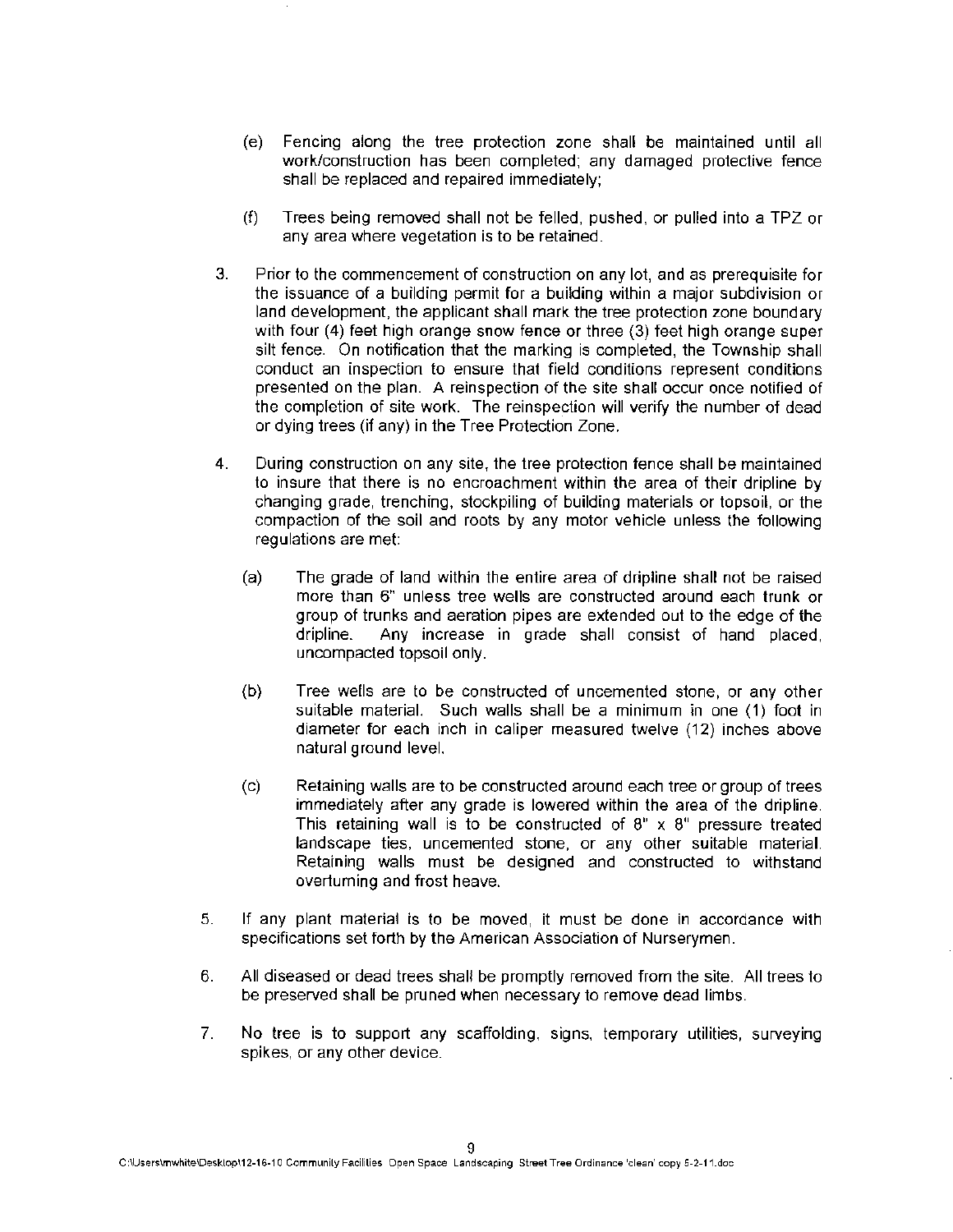- 8. Topsoil stockpiles, shall be located outside the tree protection zone or a minimum of fifteen (15) whichever is greater from any tree designated to remain.
- 9. Those trees whose removal will damage other trees which are to remain must be removed by hand. The resulting stumps must be carefully removed to minimize damage to roots and trunks of other trees.
- 10. Trees Damaged During Construction.
	- (a) Tree trunks and exposed roots damaged during construction shall be protected from further damage. Damaged branches shall be pruned according to Tree Care Industry Association (formally National Arborist Association) standards. All cuts shall be made sufficiently close to the trunk or parent limb but without cutting into the branch collar of leaving a protruding stub. All necessary pruning cuts must be made to prevent bark from being torn from the tree and to facilitate rapid healing.
	- (b) All trees which have been disturbed or have experienced damage to their roots or branches shall be fertilized in early fall or mid-spring. Fertilizer grade shall have approximately 3 parts nitrogen to 1 part phosphorus and potassium (3-1-1 ratio). Fertilizer shall be broadcast over the soil surface in an area twice the size of the tree protection zone at a rate of one (1) pound of nitrogen per 1000 square feet.
	- (c) Trees proposed to remain on a subdivision or land development plan which die or are so severely damaged during construction to require removal as determined by the Township shall be replaced pursuant to Section 140-37.G. of this Ordinance.
- 11. Stumps, branches and other wood debris shall not be buried on site. Where trees are removed outside of an area to be excavated, it is preferred that stumps be removed by grinding to a point six (6) inches below existing grade.
- G. Replacement Trees/Reforestation.

Trees with a diameter of ten (10) inches or more which are to be removed or destroyed during any stage of development, grading and/or construction within a subdivision or land development, shall be replaced with a tree or trees of the type identified in Appendix K, Medium to Large Deciduous Trees, Small Deciduous Trees, or Evergreen Trees. However, removal of trees on a site shall not exceed the maximum permitted pursuant to Natural Resource Protection Standards of Section 160-28, Environmental Protection Standards, of the Zoning Ordinance. Replacement trees shall meet the following size limitations: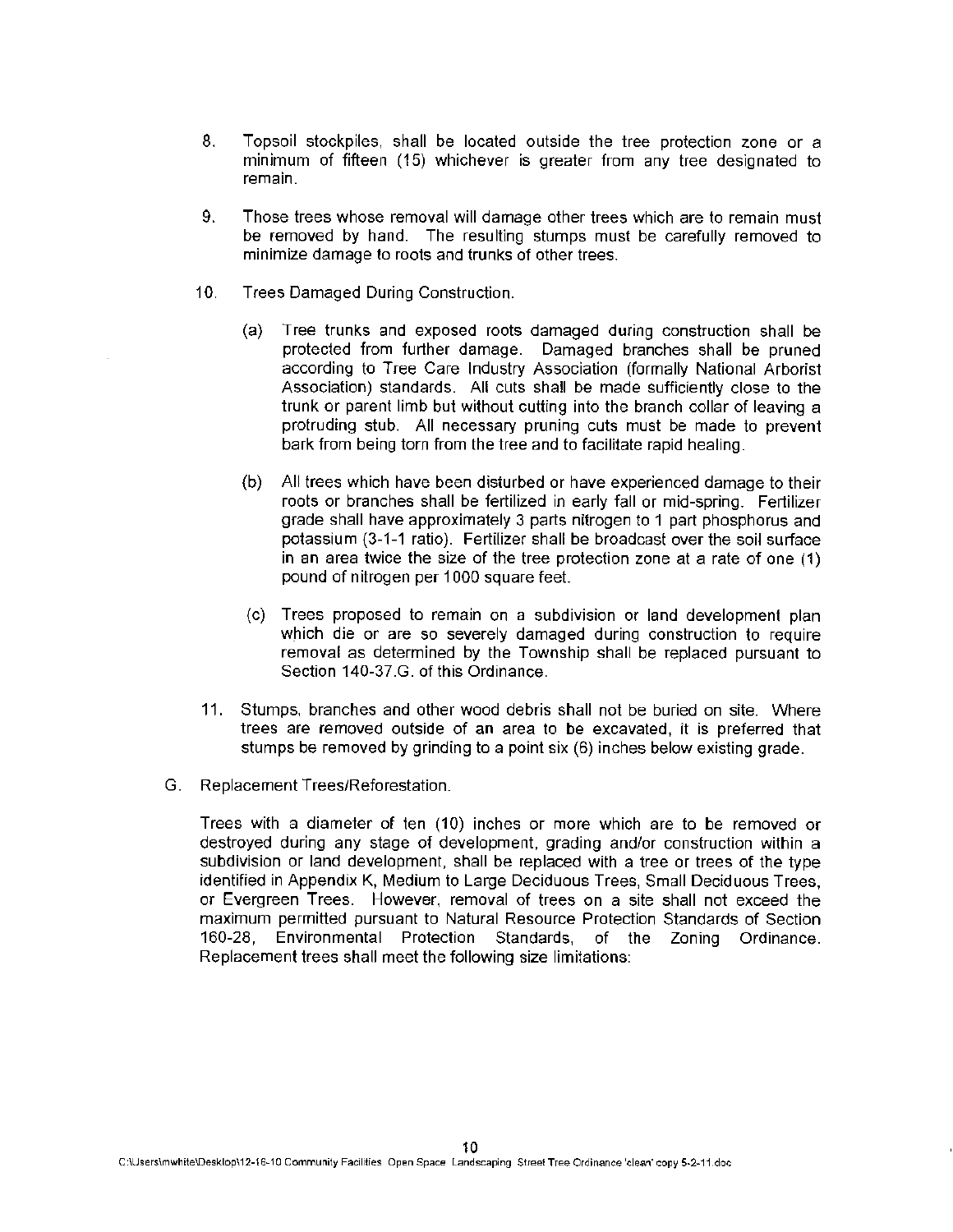- 1. Trees with a diameter of ten  $(10)$  inches or more, but less than eighteen  $(18)$ inches which are removed, shall each be replaced with a tree of like caliper or no less than four (4) trees measuring two and one-half (2 %) inches to three (3) inches in diameter.
- 2. Trees with a diameter of eighteen (18) inches or more, but less than thirty (30) inches which are removed, shall each be replaced with no less than seven (7) trees measuring two and one-half  $(2 \frac{1}{2})$  inches to three  $(3)$  inches in diameter.
- 3. Trees with a diameter of thirty (30) inches or more which are removed, shall each be replaced with no less than ten (10) trees measuring two and one-half  $(2 \frac{1}{2})$  inches to three (3) inches in diameter.
- 4. All replacement trees shall be measured at a height of four (4) feet above the finished grade level. Replacement trees shall be provided in addition to, not in place of, required buffers, street trees. trees in parking lots, or trees planted on single-family lots or common open space.
- 5. Where sufficient replacement trees of the required caliper size are not available or smaller caliper trees would have a greater survivability rate due to the planting environment, the Board of Supervisors may authorize smaller caliper replacement trees provided that the total caliper inches to be planted is comparable to the requirements set forth above.
- 6. Where development takes place on fully-wooded lots, replacement trees or their equivalent may be planted as follows:
	- (a) The applicant shall enhance existing wooded areas through planting of shade tolerant and deer resistant understory trees, shrubs, and ground cover; or
	- (b) In order to mitigate the impact of stormwater runoff either on site or upon adjacent properties, the applicant shall plant riparian buffers in areas designated by the Township, provided that the Township secures the necessary permission if the riparian buffer areas are on private property; or
	- (c) The Township may accept designated off-site areas or other riparian buffer areas in need of planting; or
	- (d} The Township may accept a fee-in-lieu of the required replacement tree plantings which shall be calculated in a manner acceptable to the Township.
- 7. Where replacement trees are to be planted on privately owned off-site land pursuant to Section 140-37.G.6, a conservation easement must be recorded at the Bucks County Courthouse in a manner acceptable to the Township to guarantee preservation of the plant material.
- **Article** Ill. **Appendix C Nonresidential parking Lots Detail** is revised to Parking Lot Tree Coverage as follows: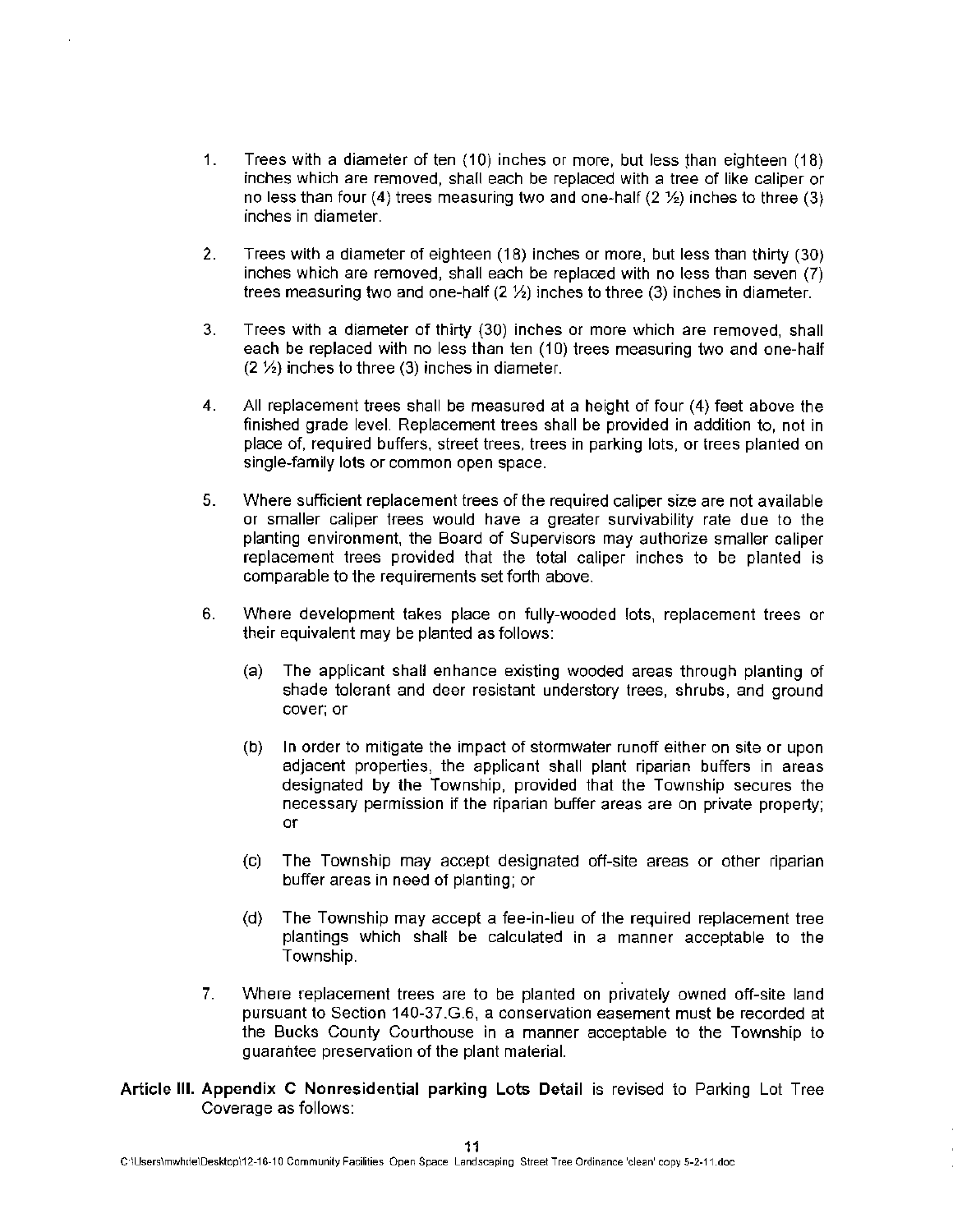

#### **GENERAL NOTES:**

- 1. THIS DIAGRAM IS INTENDED TO REFLECT THE MANNER IN WHICH SHADE IS CREDITED. IT IS NOT AN ILLUSTRATION OF 50% COVERAGE. (SHADE COVERAGE SHOWN IS 64%}
- 2. TREES MAY RECEIVE 25%. 50%, 75% OR 100% CREDIT AS SHOWN.
- 3. SHADE OVERLAP IS NOT COUNTED TWICE.
- 4. TREES MUST BE 2 FT MINIMUM BEHIND FACE OF CURB OR ASPHALT EDGE (WHERE NO CURB IS PRESENT).
- 5. WHEN A SIDEWALK IS PRESENT, A 35' TREE PLACED 10 FT BEHIND FACE OF CURB MAY PROVIDE UP TO 50% SHADING.

# **PARKING LOT TREE COVERAGE**

EXHIBIT A - SHADE DIAGRAM

**C-1**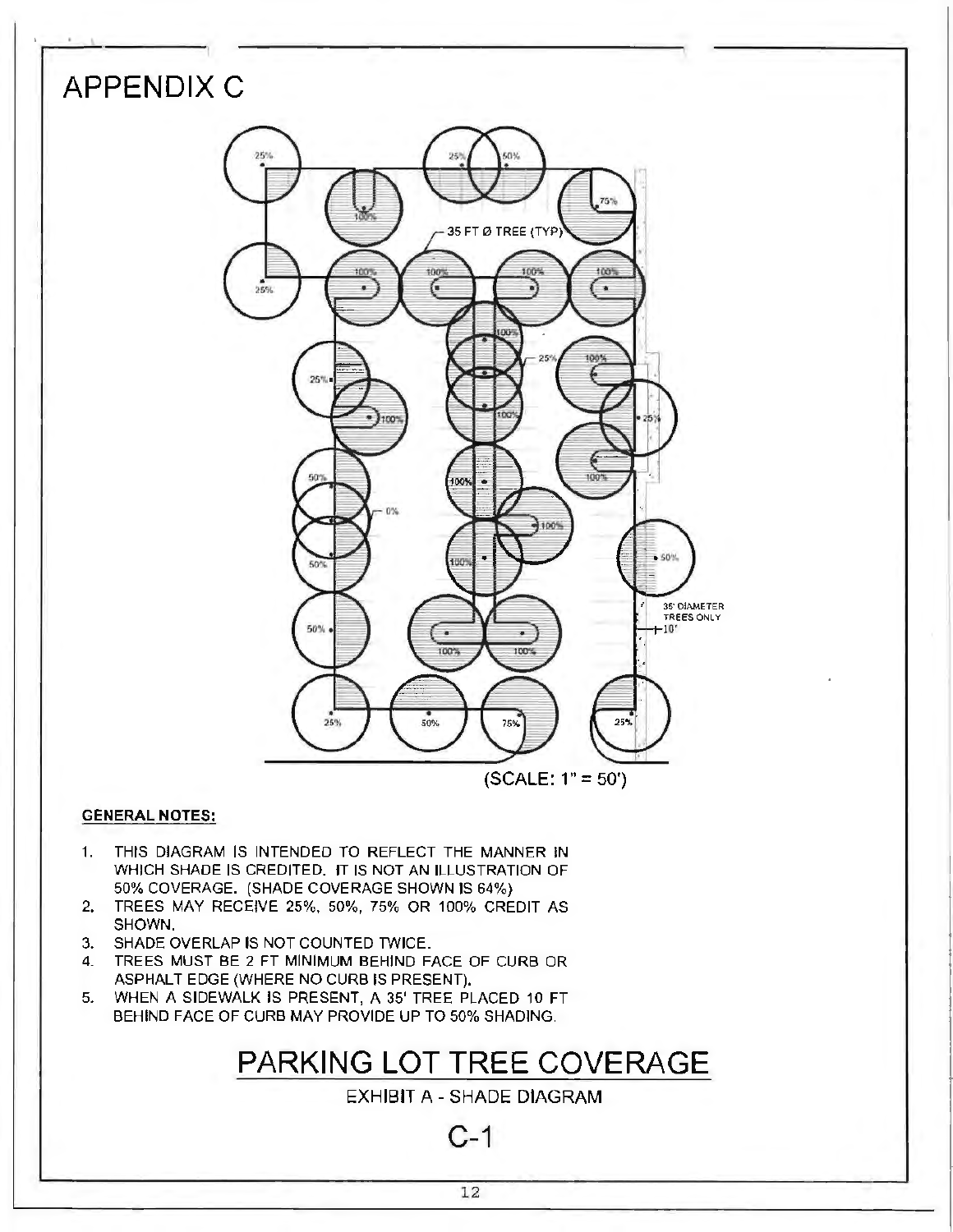# **APPENDIX C**  35 FT Ø TREE (TYP) 75% 20 FT Ø TREE (TYP  $100%$  $50%$ 100% 25% 50% DO. 100% 100% 50%  $$60%$ 50%  $0.50%$ 50%  $*50%$ 50% 25% (SCALE: 1" = 50')

## **LANDSCAPE SCHEDULE:**

## **SMALL TREES (20 FT Ø CROWN)**<br>0 TREES @ 25% SHADING (7

- 0 TREES@ 25% SHADlNG (79 SO.FT. **EA.)**
- 3 TREES@ 50% SHADING (157 SQ.FT. EA.)
- 0 TREES@ 75% SHADING (236 SQ.FT. EA.)
- 10 TREES@ 100% SHADING (314 SO.FT. EA.)

#### **MEDIUM TO LARGE TREES (35** FT **0 CROWN}**

- 3 TREES @ 25% SHADING (240 SQ.FT. EA.)<br>9 TREES @ 50% SHADING (481 SQ.FT. FA.)
- 9 TREES@50% SHADlNG (481 SQ.FT. EA.)
- 1 TREES@ 75% SHADlNG (722 SQ.FT. EA.)
- 7 TREES@ 100% SHADING(962 SO.FT. **EA.)**

### **COVERAGE CALCULATION**

| TOTAL TREE SHADE ≖          | 16.116 SQ.FT. |
|-----------------------------|---------------|
| TOTAL PAVED AREA ■          | 32.232 SQ.FT. |
| PERCENT OF SHADE COVERAGE ■ | 50%           |

#### **GENERAL NOTES:**

- 1. 24 FT MINIMUM AISLE WIDTH.
- 2. 10' x 20' MINIMUM PARKING STALL DIMENSION.
- 3. TREES MUST BE 2 FT MINIMUM BEHIND FACE OF CURB OR ASPHALT EDGE (WHERE NO CURB IS PRESENT}.
- 4. WHEN A SIDEWALK IS PRESENT, A 35' TREE PLACED 10 FT BEHIND FACE OF CURB MAY PROVIDE UP TO 50% SHADING.

## **PARKING LOT TREE COVERAGE**

EXHIBIT B- 50% COVERAGE

C-2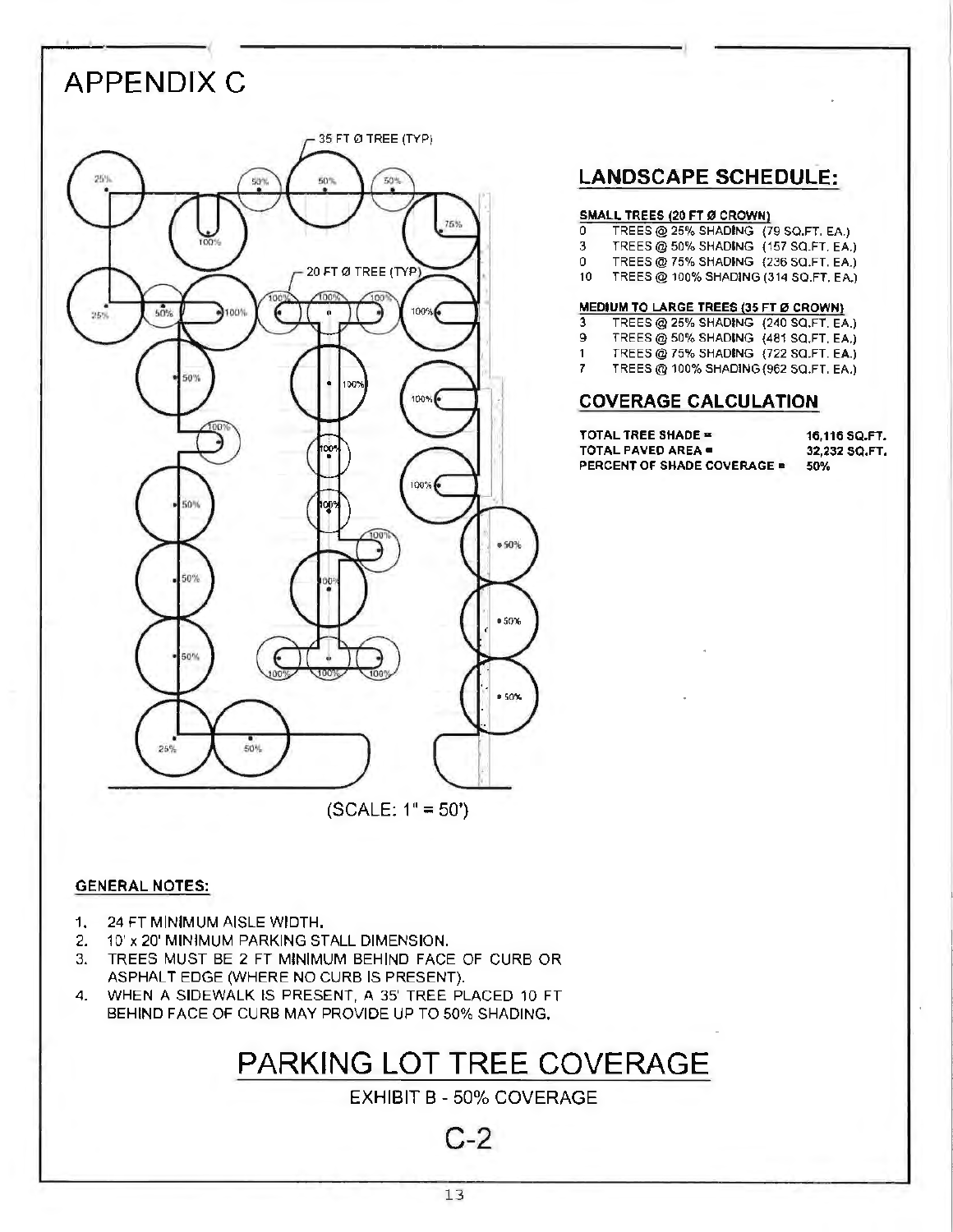#### **Article IV. Appendix K. Plant Materials List** is added as follows: **APPENDIX K Plant Materials List**

## **MEDIUM TO LARGE DECIDUOUS TREES<sup>(1)</sup>**

#### **(Three (3) inches minimum trunk diameter at installation)**

| <b>Botanical Name</b>                     | <b>Common Name</b>          | <b>Mature</b><br>Height<br>(FT) | <b>Street</b><br>Tree<br>Use | <b>Comments</b>                                       |
|-------------------------------------------|-----------------------------|---------------------------------|------------------------------|-------------------------------------------------------|
| Acer nigrum                               | Black maple                 | 50-60                           | Υ                            |                                                       |
| Acer rubrum                               | Red maple                   | 40-60                           | Υ                            |                                                       |
| Acer saccharinum                          | Silver maple                | 80-100                          | N                            |                                                       |
| Acer saccharum                            | Sugar maple                 | 60-75                           | N                            |                                                       |
| Aesculus hippocastanum                    | Horsechestnut               | 60-70                           | N                            | Native species only                                   |
| Aesculus x carnea                         | Red Horsechestnut           | 35-50                           | N                            | Hybrid (A.pavia & A. hippocastanum)                   |
| Betula alleghaniensis                     | Yellow birch                | 60-80                           | N                            |                                                       |
| Betula lenta                              | Sweet birch                 | 60-80                           | N                            |                                                       |
| Betula nigra                              | River birch                 | 45-55                           | N                            |                                                       |
| Betula populifolia                        | Gray birch                  | 40-50                           | N                            |                                                       |
| Carya tomentosa                           | Mockernut hickory           | 50-70                           | N                            |                                                       |
| Carya cordiformis                         | <b>Bitternut hickory</b>    | 50-70                           | N                            |                                                       |
| Carya glabra                              | Pignut hickory              | 50-70                           | N                            |                                                       |
| Carya ovata                               | Shagbark hickory            | 50-70                           | N                            |                                                       |
| Cladrastis kentukea                       | American Yellowood          | $30 - 50$                       | Y                            |                                                       |
| Fagus grandifolia                         | American beech              | 50-70                           | N                            |                                                       |
| Ginkgo biloba                             | Ginkgo                      | 50-70                           | Y                            | Use male only, Not native                             |
| Gleditsia tricanthos                      | Honeylocust                 | 40-60                           | Y                            | Thornless variety only (i.e. v. Inermis)              |
| Gymnocladus diorcus                       | Kentucky coffeetree         | 50-60                           | Y                            | Not native to area (use male only)                    |
| Juglans nigra                             | <b>Black walnut</b>         | 50-70                           | $\mathsf{N}$                 |                                                       |
| Larix laricina                            | Eastern larch<br>(Tamarack) | $30 - 50$                       | N                            | Native only in central PA                             |
| Liquidambar<br>Styraciflua <sup>(2)</sup> | Sweet gum                   | 50-75                           | Y                            | Refer foot note <sup>(2)</sup>                        |
| Lirodendron tulipfera                     | Tulip tree                  | 75-100                          | N                            |                                                       |
| Magnolia acuminata                        | Cucumbertree                | 50-70                           | $\mathsf{N}$                 |                                                       |
| Metasequoia<br>glyptostroboides           | Dawn redwood                | 65-85                           | N                            | Not native                                            |
| Nyssa sylvatica                           | Black gum                   | 40-70                           | N                            |                                                       |
| Ostrya virginiana                         | American hophornbeam        | $30 - 40$                       | Y                            |                                                       |
| Platanus occidentialis                    | American sycamore           | 75-100                          | N                            |                                                       |
| Platanus x acerifolia                     | London planetree            | 70-80                           | Y                            | Hybrid (P.orientalis & P.occidentalis),<br>Not native |
| Populus deltoides                         | Eastern cottonwood          | 75-100                          | N                            |                                                       |
| Populus tremuloides                       | Quaking aspen               | 40-60                           | N                            |                                                       |

14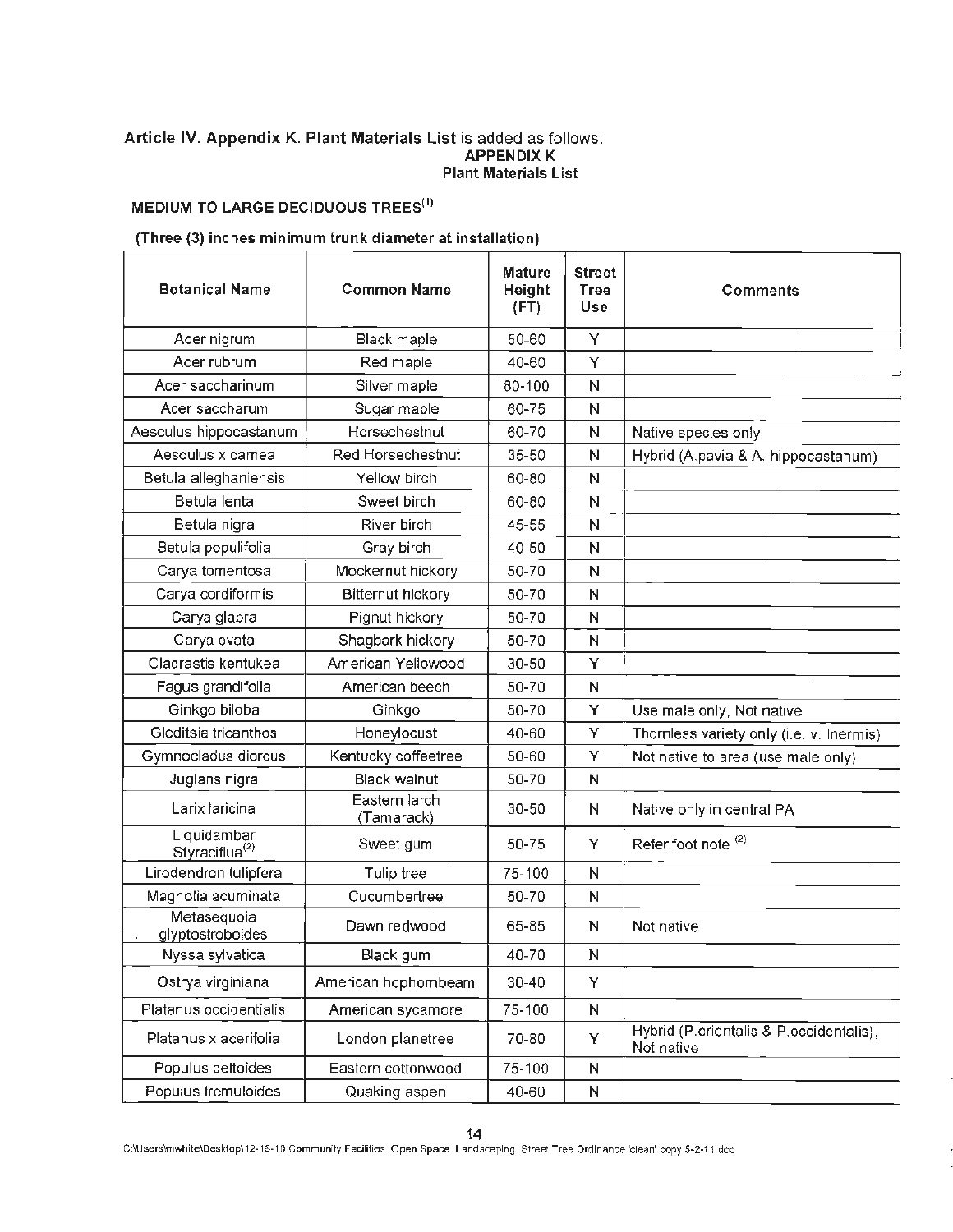| <b>Botanical Name</b>                               | <b>Common Name</b>            | <b>Mature</b><br>Height (FT) | <b>Street</b><br>Tree<br><b>Use</b> | Comments                         |
|-----------------------------------------------------|-------------------------------|------------------------------|-------------------------------------|----------------------------------|
| Prunus serotina                                     | <b>Black cherry</b>           | 50-80                        | N                                   |                                  |
| Quercus acutissima                                  | Sawtooth oak                  | $40 - 50$                    | N                                   |                                  |
| Quercus alba                                        | White oak                     | 50-100                       | N                                   |                                  |
| Quercus bicolor                                     | Swamp white oak               | 60-80                        | N                                   |                                  |
| Quercus coccinea                                    | Scarlet oak                   | 70-90                        | Y                                   |                                  |
| Quercus ilicifolia                                  | Bear oak                      | 60-80                        | N                                   |                                  |
| Quercus imbricaria                                  | Shingle oak                   | 40-65                        | N                                   |                                  |
| Quercus macrocarpa                                  | Bur oak                       | 70-90                        | Ÿ                                   |                                  |
| Quercus montana                                     | Chestnut oak                  | 40-75                        | N                                   |                                  |
| Quercus muehlenbergii                               | Chinkapin oak                 | 60-80                        | Y                                   |                                  |
| Quercus palustris <sup>(3)</sup>                    | Pin oak                       | 60-75                        | N                                   | Refer foot note (3)              |
| Quercus phellos                                     | Willow oak                    | 55-75                        | N                                   |                                  |
| Quercus robur                                       | English oak                   | 60-80                        | Ÿ                                   |                                  |
| Quercus rubra                                       | Red oak                       | 60-80                        | Υ                                   |                                  |
| Quercus shumardii                                   | Shumard oak                   | $60 - 80$                    | Y                                   |                                  |
| Quercus velutina                                    | <b>Black oak</b>              | 60-80                        | Y                                   |                                  |
| Salix nigra                                         | <b>Black willow</b>           | 60-80                        | N                                   |                                  |
| Sassafras albidum                                   | Sassafras                     | $30 - 50$                    | N                                   |                                  |
| Taxodium distichum                                  | <b>Bald cypress</b>           | 60-80                        | N                                   | Not native to area               |
| Tilia americana                                     | Basswood (American<br>linden) | 50-70                        | Y                                   |                                  |
| Tilia cordata                                       | Littleleaf linden             | 60-80                        | Y                                   |                                  |
| Tilia tomentosa                                     | Silver linden                 | 50-70                        | Y                                   |                                  |
| Ulmus Americana<br>(disease resistant<br>varieties) | American elm                  | 70-90                        | Y                                   | Disease resistant varieties only |
| Ulmus rubra                                         | Slippery elm                  | 45-55                        | N                                   |                                  |
| Zelkova serrata                                     | Japanese zelkova              | 60-70                        | Y                                   | Not native                       |

## **MEDIUM TO LARGE DECIDUOUS TREES<sup>(1)</sup> (cont.)**

 $(1)$  General notes:

a. Medium to large deciduous trees shall not be utilized where potential conflict may exist with overhead electric facilities.

b. Trees identified with "Y" within the street tree use column may be utilized as street trees where there is no potential conflict with overhead electric facilities.

<sup>(2)</sup> Only seedless cultivars permitted when utilized as a street tree or planted adjacent to parking lots, sidewalks, pedestrian paths and drainage structures.

<sup>(3)</sup> Quercus palustris (pin oak) has drooping branches and should not be installed adjacent to parking lots, sidewalks, or pedestrian paths unless the cultivar ''Green pillar" is planted.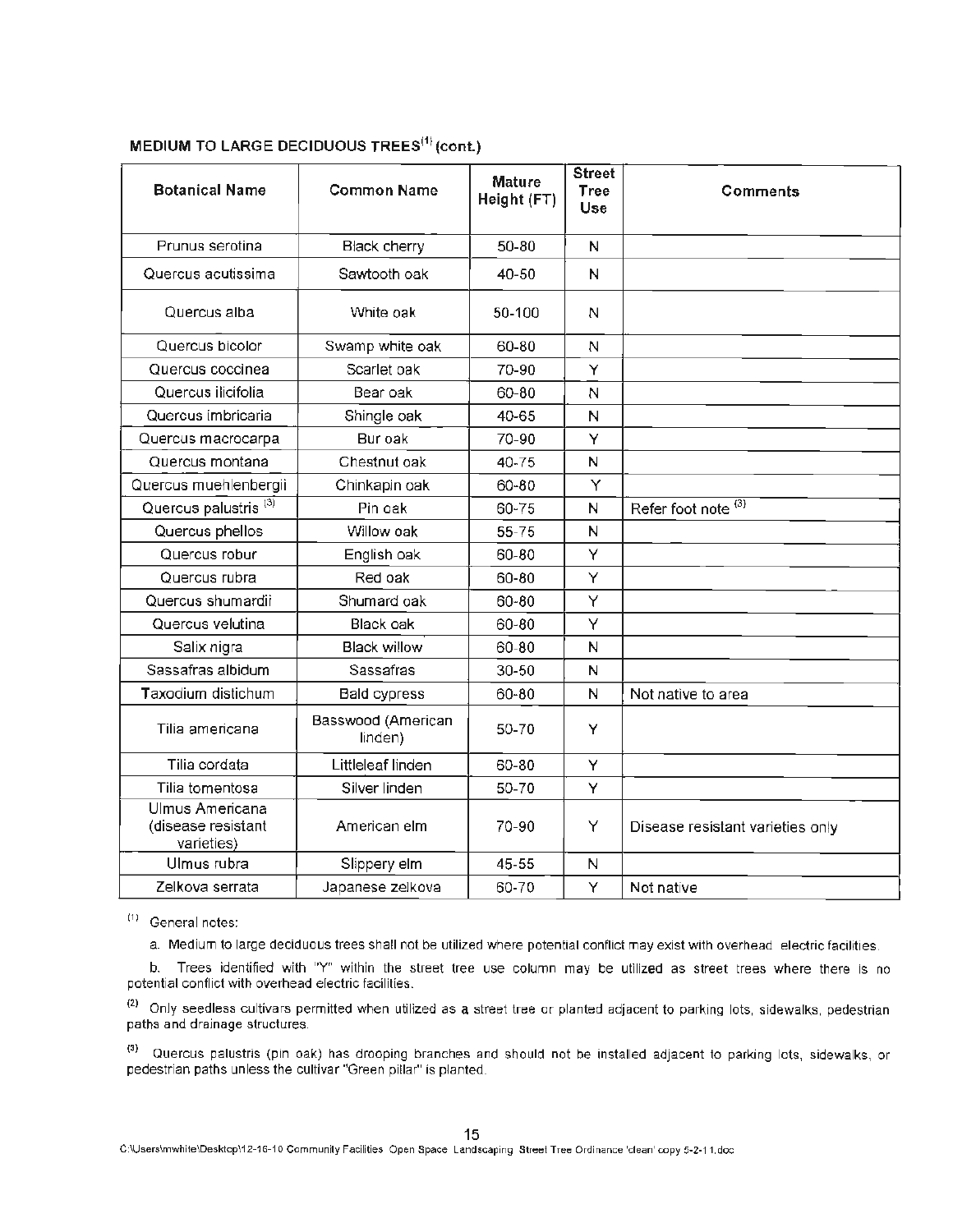#### Appendix K Plant Materials List

## **SMALL DECIDUOUS TREES <sup>(1)</sup>**

**(Two and one half (2 1/2 inches minimum caliper at installation)** 

| <b>Botanical Name</b>                | <b>Common Name</b>                    | <b>Mature</b><br>Height<br>(FT) | <b>Street</b><br><b>Tree Use</b> | Comments                                  |
|--------------------------------------|---------------------------------------|---------------------------------|----------------------------------|-------------------------------------------|
| Acer buergeranum                     | <b>Trident Maple</b>                  | 20-30                           | Υ                                | Not native                                |
| Acer ginnala                         | Amur maple                            | $15 - 20$                       | Y                                | Not native                                |
| Acer griseum                         | Paperbark maple                       | 25-35                           | Y                                | Not native                                |
| Acer negundo                         | Box elder                             | $30 - 40$                       | N                                |                                           |
| Acer tataricum                       | Tatarian maple                        | $15 - 25$                       | N                                | Not native                                |
| Alnus serrulata                      | Smooth alder                          | $12 - 20$                       | N                                |                                           |
| Amelanchier (species &<br>varieties) | Serviceberry                          | 15-30                           | Y                                | Use tree form                             |
| Asima triloba                        | Pawpaw                                | $6 - 30$                        | N                                |                                           |
| Capinus caroliniana                  | American<br>hornbeam                  | 20-35                           | Y                                |                                           |
| Carpinus betulus                     | European<br>hornbeam                  | $35 - 40$                       | N                                | Not native                                |
| Castanea pumila                      | Allegheny<br>chinkapin                | $20 - 25$                       | N                                |                                           |
| Celtis occidentallis                 | Common hackberry                      | 25-30                           | N                                |                                           |
| Cercis canadensis                    | Eastern redbud                        | 25-30                           | Υ                                |                                           |
| Chionanthur virginicus               | White fringetree                      | $15 - 25$                       | N                                |                                           |
| Cornus alternifolia                  | Pagoda dogwood                        | 20-30                           | N                                |                                           |
| Cornus floridia                      | Flowering dogwood                     | 20-30                           | N                                |                                           |
| Cornus kousa                         | Kousa dogwood                         | 20-30                           | N                                | Use tree form, Not native                 |
| Cornus mas                           | Cornelia dogwood                      | 20-30                           | N                                | Not native                                |
| Cornus racemosa                      | Gray dogwood                          | 20-30                           | N                                |                                           |
| Crataegus viridis                    | Green hawthorn                        | 20-30                           | N                                | Use tree form                             |
| Crataegus crus-galli                 | Cockspur hawthorn<br>(thornless)      | 15-20                           | N                                | Use tree form (Thornless<br>variety only) |
| Crataegus laevigata                  | English hawthorn                      | $15 - 20$                       | N                                | Use tree form                             |
| Crataegus<br>phaenopyrum             | Washington<br>hawthorn<br>(thornless) | 20-30                           | N                                | Use tree form                             |
| Crataegus punctata                   | Dotted hawthorn                       | 20-25                           | Y                                | Use tree form                             |
| Diospyros virginiana                 | Common<br>persimmon                   | $30 - 40$                       | Y                                |                                           |
| Hamamelis virginiana                 | Witch hazel                           | $15 - 25$                       | N                                |                                           |
| Magnolia stellata                    | Star magnolia                         | $10 - 20$                       | N                                | Use tree form, Not native                 |

## **SMALL DECIDUOUS TREES** <sup>&</sup>lt; 1 > **(cont.)**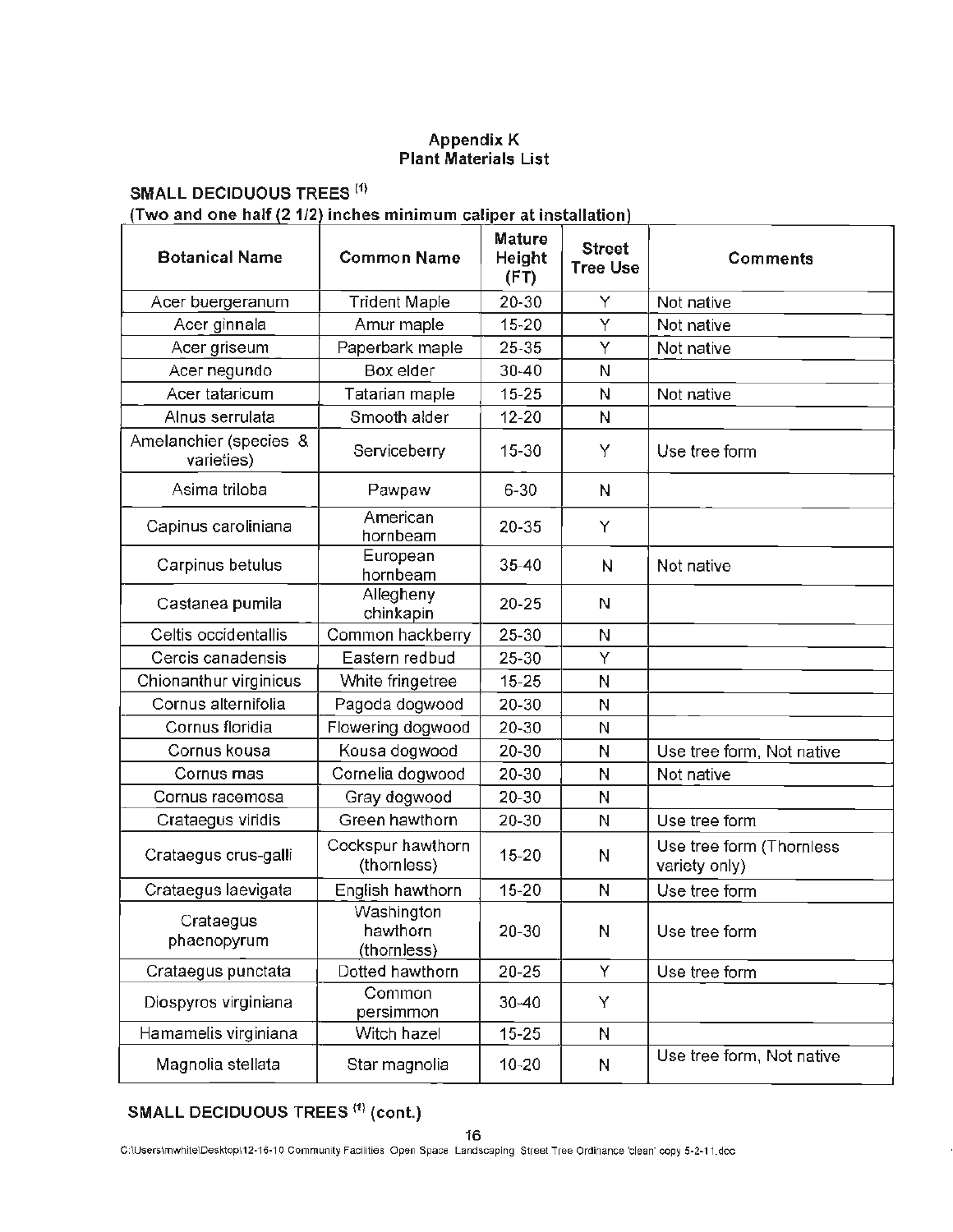| <b>Botanical Name</b>               | <b>Common Name</b>  | <b>Mature</b><br>Height<br>(FT) | <b>Street</b><br><b>Tree Use</b> | <b>Comments</b>                                                     |
|-------------------------------------|---------------------|---------------------------------|----------------------------------|---------------------------------------------------------------------|
| Magnolia virginiana                 | Sweetbay magnolia   | $15 - 25$                       | Y                                | Use tree form                                                       |
| Malus (species &<br>varieties $(2)$ | Flowering crabapple | $15 - 30$                       | Y                                | Disease resistant cultivars<br>only. Refer footnote. <sup>(2)</sup> |
| Prunus okame                        | Okame cherry        | 20-25                           | Y                                | Use tree form, Not native                                           |
| Prunus pensylvanica                 | Pin cherry          | $25 - 40$                       | N                                | Use tree form                                                       |
| Prunus serrulata                    | Oriental cherry     | $20 - 25$                       | Ν                                | Not native. Use tree form                                           |
| Prunus virginiana                   | Choke cherry        | 20-30                           | Y                                | Use tree form                                                       |
| Syringa reticulata                  | Japanese tree lilac | 20-30                           | Y                                | Not native. Use tree form.                                          |

- (i) General notes:
	- a. Small deciduous trees may be utilized for street tree installation only where medium to large trees may conflict with overhead electric facilities.
	- b. Trees identified with "Y" within the street tree use column may be utilized as street trees.

 $^{(2)}$  Malus (flowering crabapple) has fruit and should not be installed adjacent to parking lots, sidewalks, pedestrian, paths, or drainage structures.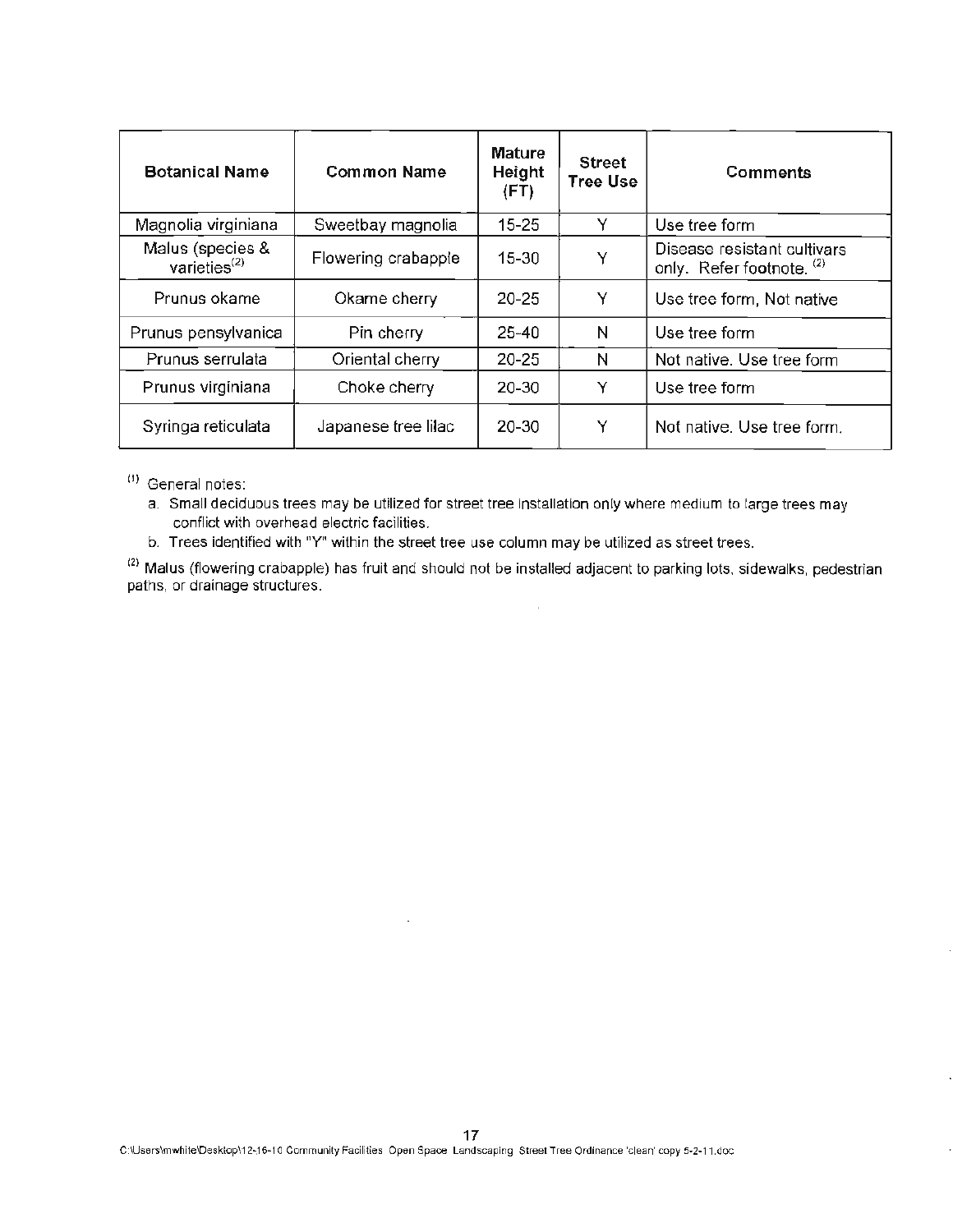#### Appendix K Plant Materials List

## EVERGREEN TREES

## (Six (6) feet minimum height at installation}

| <b>Botanical Name</b>     | <b>Common Name</b>   | <b>Mature</b><br>Height<br>(FT) | <b>Street</b><br><b>Tree Use</b> | <b>Comments</b>    |
|---------------------------|----------------------|---------------------------------|----------------------------------|--------------------|
| Abies balsamea            | Balsam fir           | 60-80                           | N                                |                    |
| Chamaecyparis<br>thyoides | Atlantic white cedar | 50-70                           | N                                |                    |
| llex opaca                | American holly       | $30 - 40$                       | N                                |                    |
| Juniperus virginiana      | Eastern red cedar    | 30-60                           | N                                |                    |
| Picea abies               | Norway spruce        | 60-80                           | N                                | Naturalized        |
| Picea glauca              | White spruce         | 40-60                           | N                                |                    |
| Picea omorika             | Serbian spruce       | 50-60                           | N                                | Not native         |
| Picea pungens             | Blue spruce          | 50-75                           | N                                | Not native to area |
| Picea rubens              | Red spruce           | 60-80                           | N                                |                    |
| Pinus echinata            | Shortleaf pine       | 70-90                           | N                                |                    |
| Pinus resinosa            | Red pine             | 70-90                           | N                                |                    |
| Pinus rigida              | Pitch pine           | 40-60                           | N                                |                    |
| Pinus strobus             | Eastern white pine   | 100-140                         | N                                |                    |
| Pinus virginiana          | Virginia pine        | 30-50                           | N                                |                    |
| Pseudotsuga<br>menziesli  | Douglas fir          | 40-60                           | N                                | Not native to area |
| Thuja occidentailis       | Eastern arborvitae   | 30-50                           | $\mathsf{N}$                     |                    |
| Tsuga canadensis          | Eastern hemlock      | 80-100                          | N                                |                    |

## **Appendix** K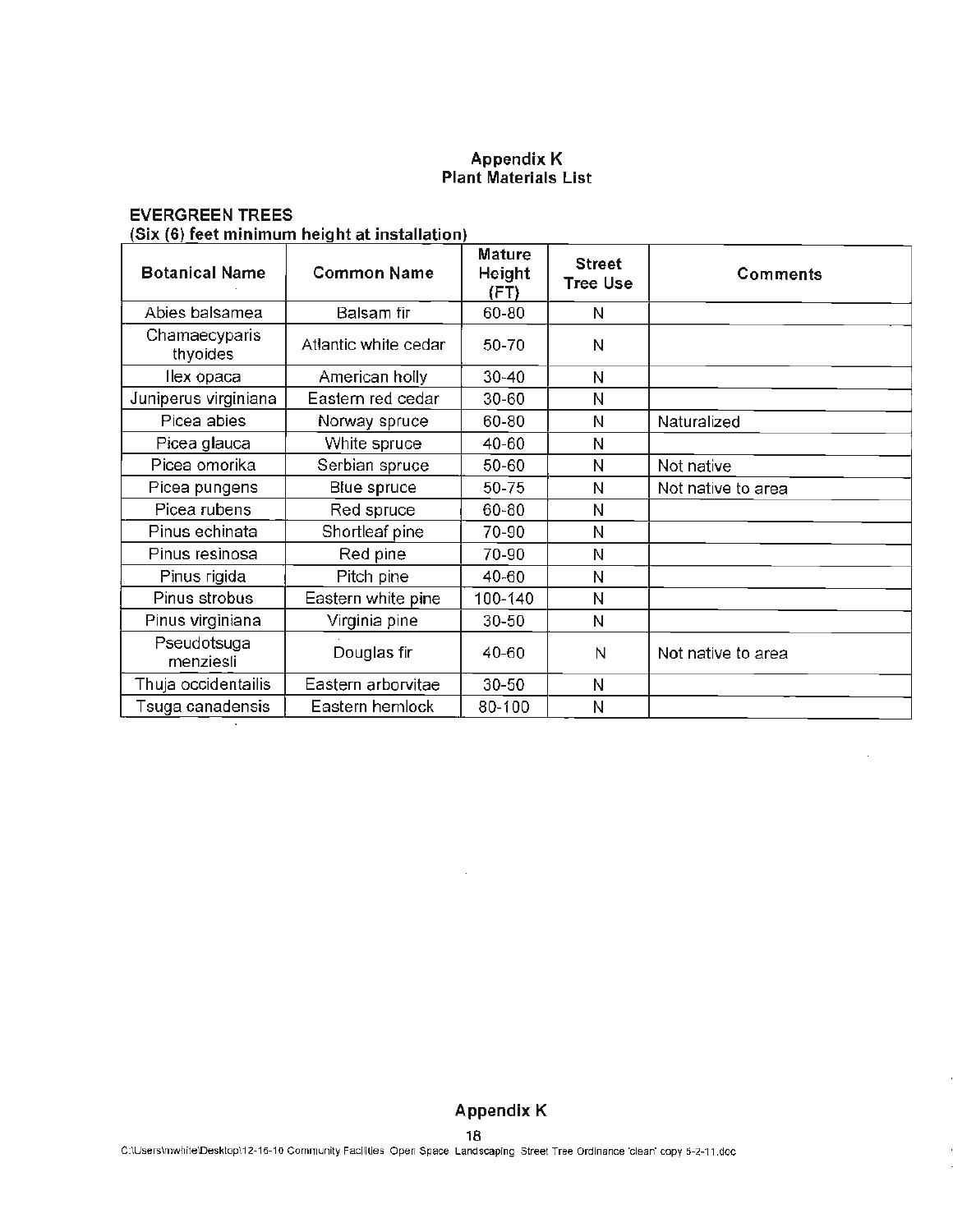#### Plant Materials List

## NATIVE SHRUBS **(Three (3) feet minimum height at installation when used as buffer plantings)**

| <b>Botanical Name</b>                       | <b>Common Name</b>                         | <b>Comments</b>    |
|---------------------------------------------|--------------------------------------------|--------------------|
| Alnus incana                                | speckled alder, mountain<br>alder          |                    |
| Alnus serrulata                             | smooth alder                               |                    |
| Amelanchier arborea                         | downy serviceberry,<br>shadbush, Juneberry |                    |
| Aronia arbutifolia                          | red chokeberry                             |                    |
| Aronia melanocarpa                          | black chokeberry                           |                    |
| Castanea pumila                             | chinuapin                                  |                    |
| Ceanothus americanus                        | New Jersey tea, red root                   |                    |
| Cephalantus occidentails                    | buttonbush                                 |                    |
| Clethra alnifolia                           | sweet pepper bush                          |                    |
| Comptonia peregrina                         | sweet fern                                 |                    |
| Cornus alternifolia                         | pagoda dogwood                             |                    |
| Cornus amomum                               | silky dogwood                              |                    |
| Cornus racemosa                             | gray dogwood                               |                    |
| Cornus sericea                              | red-twig dogwood                           |                    |
| Corylus americana                           | American hazelnut                          |                    |
| Corylus cornuta                             | beaked hazelnut                            |                    |
| Diervilla Ionicera                          | bush honeysuckle                           |                    |
| Dirca palustris                             | leatherwood                                |                    |
| Epigae repens                               | trailing arbutus                           | Evergreen          |
| Euonymus americana                          | strawberry bush, brook<br>euonymus         |                    |
| Gaultheria procumbens                       | wintergreen, checkerberry                  | Evergreen          |
| Hamamelis virginiana                        | Witch Hazel                                |                    |
| Hydrangea arborescens                       | wild hydrangea                             |                    |
| Hypericum hypericoides ssp.<br>Hypericoides | St. Andrew's cross                         |                    |
| Hypericum prolificum                        | shrubby St. John's wart                    |                    |
| llex glabra                                 | Inkberry                                   |                    |
| Ilex verticillata                           | winterberry                                |                    |
| Kalmia angustifolia                         | sheep laurel                               | Evergreen          |
| Kalmia latifolia                            | mountain laurel                            | Evergreen          |
| Lindera benzoin                             | spicebush                                  |                    |
| Lyonia ligustrina                           | male-berry                                 |                    |
| Myrica Pensylvanica                         | Northern bayberry                          |                    |
| Physocarpus opulifolius                     | ninebark                                   | Not Diablo variety |
| Prunus virginiana                           | chokecherry                                |                    |

#### **NATIVE SHRUBS (cont.)**

| ,,,,,,,,,,,,,,,,,,,,,,,,,, |                    |          |
|----------------------------|--------------------|----------|
| <b>Botanical Name</b>      | <b>Common Name</b> | Comments |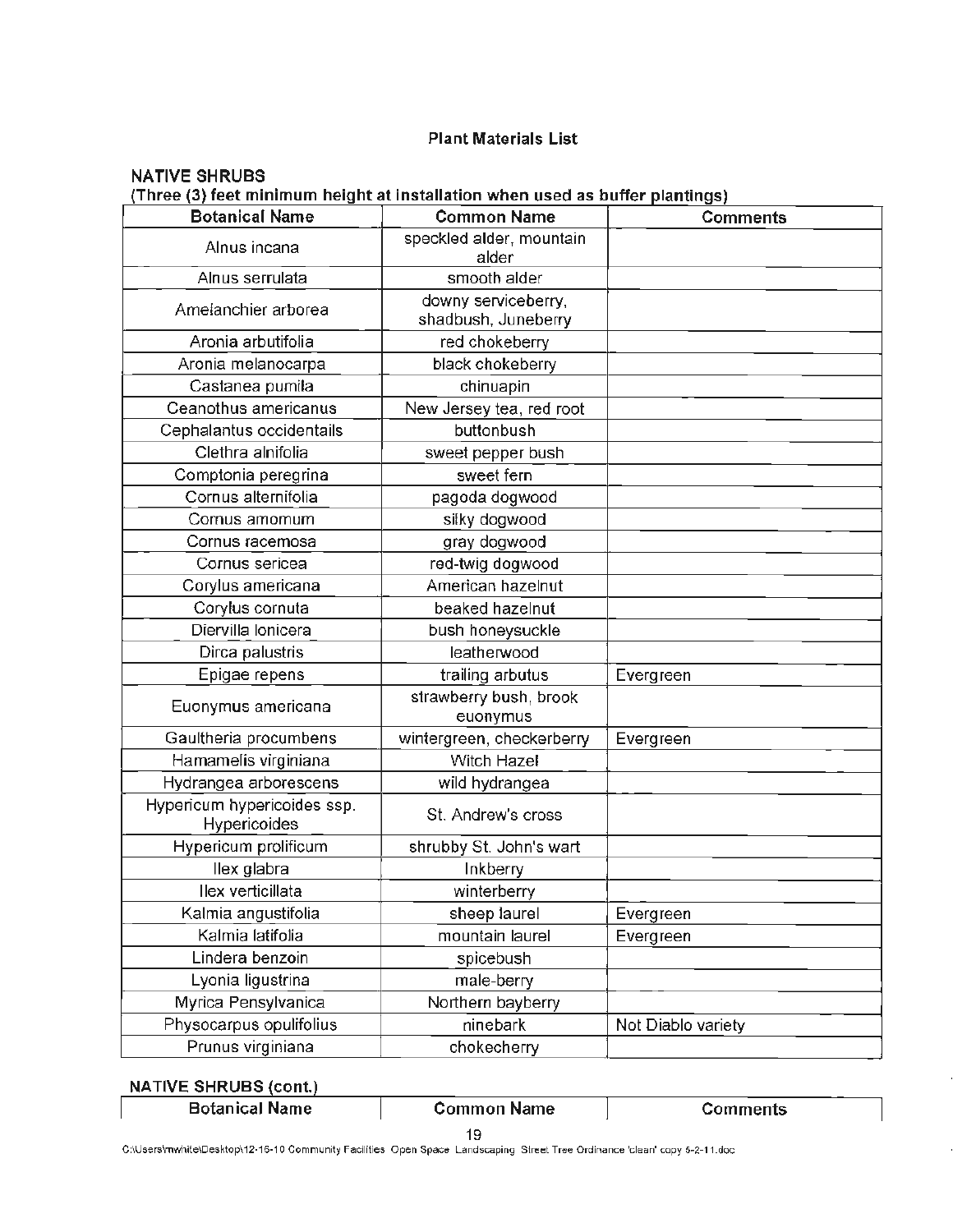| Rhododendron arborescens     | smooth azalea                      |           |
|------------------------------|------------------------------------|-----------|
| Rhododendron canadense       | rhodora                            |           |
| Rhodendendron maximum        | rosebay, great laurel              | Evergreen |
| Rhododendron periclymenoides | pinxterbloom azalea                |           |
| Rhododendron prinophyllum    | roseshell azalea                   |           |
| Rhododendron viscosum        | swamp azalea                       |           |
| Rhus aromatica               | fragrant sumac                     |           |
| Rhus copallinum              | dwarf sumac                        |           |
| Rhus glabra                  | smooth sumac                       |           |
| Rhus hirta                   | staghorn sumac                     |           |
| Ribes cynosbati              | prickly gooseberry                 |           |
| Rosa blanda                  | smooth rose                        |           |
| Rosa carolina                | Carolina rose                      |           |
| Rosa palustris               | Swamp rose                         |           |
| Rubus allegheniesis          | Blackberry                         |           |
| Rubus idaeus ssp.strigosus   | red raspberry                      |           |
| Rubus occidentalis           | black raspberry                    |           |
| Rubus odoratus               | thimbleberry                       |           |
| Salix bebbiana               | Bebb willow, long-beaked<br>willow |           |
| Salix discolor               | pussy willow                       |           |
| Sambucus canadensis          | elderberry, red-berried elder      |           |
| Spiraea alba                 | meadow sweet                       |           |
| Spiraea tomentosa            | steeplebush                        |           |
| Staphylea trifolia           | bladdernut                         |           |
| Symphoricarpos albus         | snowberry                          |           |
| Taxus canadensis             | Canada yew                         | Evergreen |
| Vaccinium aagustifolium      | low-bush blueberry                 |           |
| Vaccinium corymbosom         | highbush blueberry                 |           |
| Viburnum acerifolium         | maple leaf viburnum                |           |
| Viburnum dentatum            | southern arrowwood                 |           |
| Viburnum lentago             | black haw, nannyberry              |           |
| Viburnum nudum var.          | wild raisin                        |           |
| cassindoides                 |                                    |           |
| Viburnum prunifolium         | black haw, nanny berry             |           |
| Viburnum regonitum           | Northern arrowwood                 |           |
| Virurnum trilobum            | highbush cranberry                 |           |

 $\sim$ 

ł,